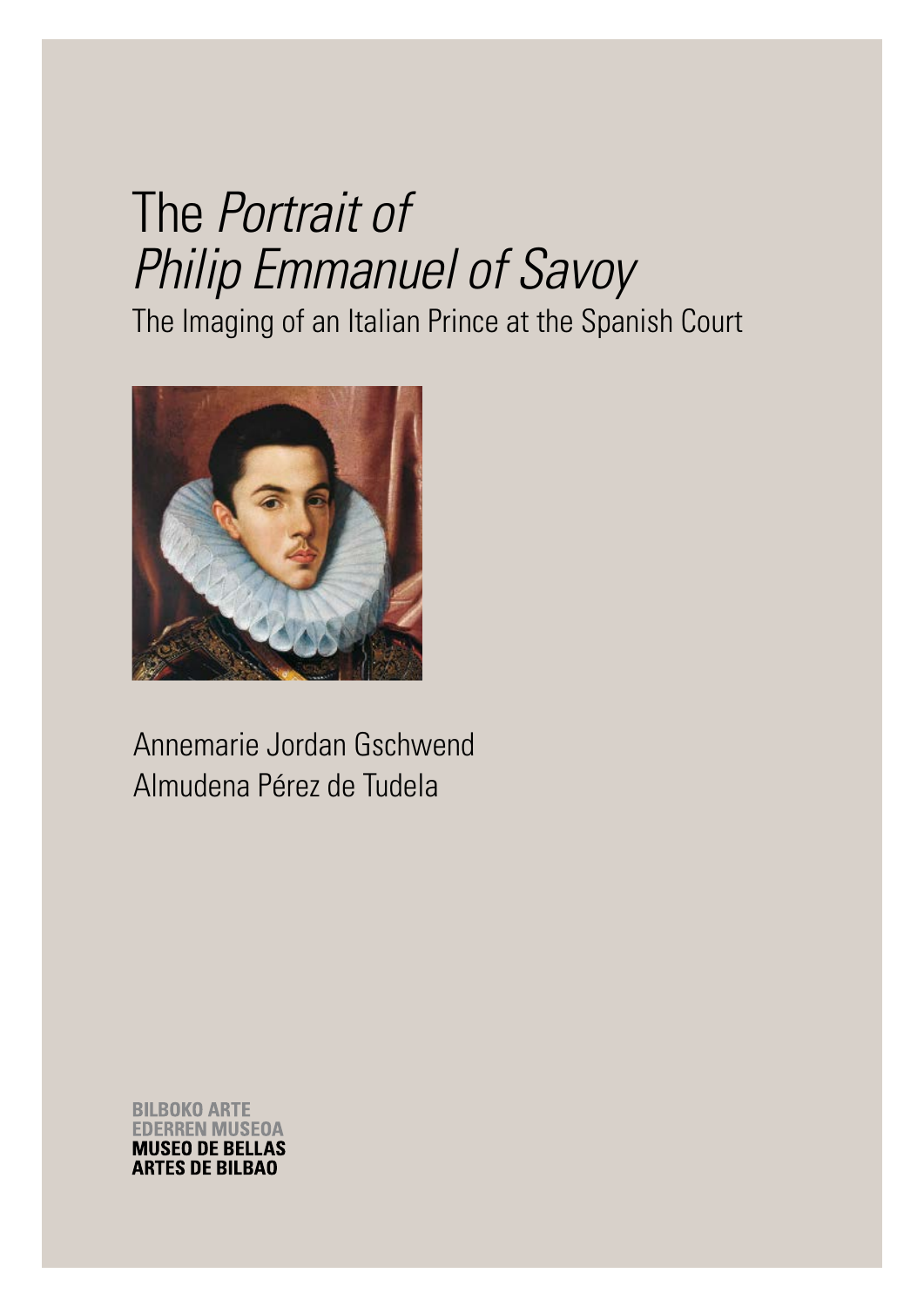This text is published under an international Attribution-NonCommercial-NoDerivs Creative Commons licence (BY-NC-ND), version 4.0. It may therefore be circulated, copied and reproduced (with no alteration to the contents), but for educational and research purposes only and always citing its author and provenance. It may not be used commercially. View the terms and conditions of this licence at http://creativecommons.org/licenses/by-ncnd/4.0/legalcode



Using and copying images are prohibited unless expressly authorised by the owners of the photographs and/or copyright of the works.

© of the texts: Bilboko Arte Ederren Museoa Fundazioa-Fundación Museo de Bellas Artes de Bilbao

# **Photography credits**

- © Bilboko Arte Ederren Museoa Fundazioa-Fundación Museo de Bellas Artes de Bilbao: figs. 1, 8 and 15
- © Colección Abelló, Madrid: fig. 3
- © Collezione Voena, Italia: fig. 18
- © Kunsthistorisches Museum, Wien: figs. 12 and 16
- © Museo Civico Casa Cavassa, Saluzzo: fig. 13
- © Museo Nacional del Prado, Madrid: figs. 2, 4 and 7
- © Patrimonio Nacional, Madrid: figs. 5, 6, 14 and 17
- © Wildenstein & Company, Inc., New York: fig. 11

Text published in:

*B'07 : Buletina = Boletín = Bulletin.* Bilbao : Bilboko Arte Eder Museoa = Museo de Bellas Artes de Bilbao = Bilbao Fine Arts Museum, no. 3, 2008, pp. 17-73.

Sponsored by:

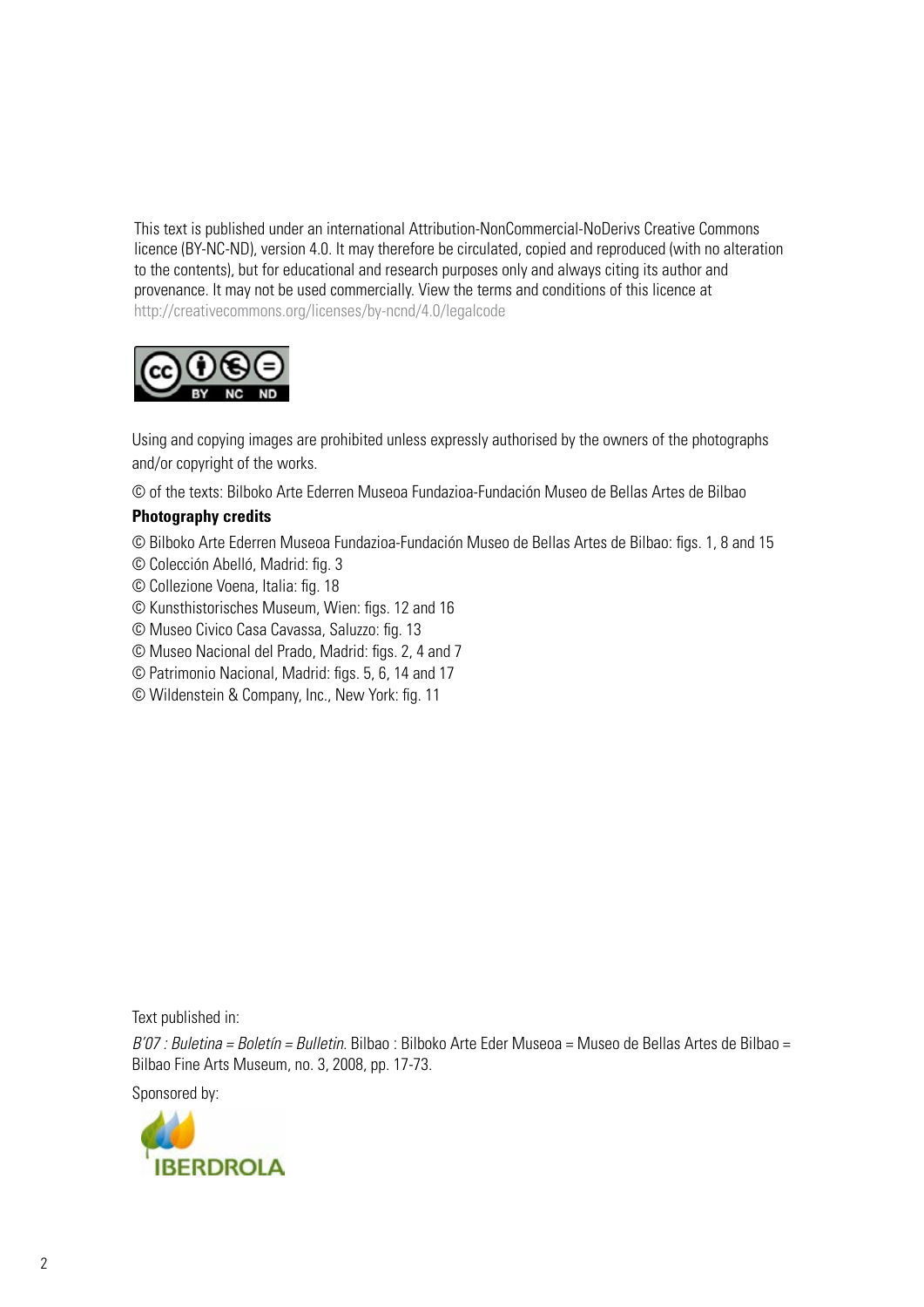"Juan de la Cruz, tho' with child ungraced, gave life almost and soul to a silent face" Lope de Vega, *The Beauty of Angelica,* 1602

When this magnificent portrait by the Spanish court portraitist, Juan Pantoja de la Cruz (Valladolid, c. 1553-Madrid, 1608), appeared on the art market in 1959, the sitter was identified as a Nobleman and the painter as Al c.1553-Madrid, 1608), appeared on the art market in 1959, the sitter was identified as a Nobleman and the painter as Alonso Sánchez Coello [fig. 1]<sup>1</sup>. Purchased at one point in its history, before 1913, by the Parisian gallery owner and dealer, Eugène Fischof<sup>2</sup>, it reappeared on the art market for a third time, in 1994, now attributed to the studio of Sánchez Coello, with the sitter still unidentified<sup>3</sup>. Acquired by Caylus, the Old Master Paintings gallery in Madrid<sup>4</sup>, this portrait, at this juncture, was now identified as Philip Emmanuel (1586-1605) (Filippo Emanuele)<sup>5</sup>, Prince of Piedmont<sup>6</sup>, and correctly attributed to Juan Pantoja de la Cruz, entering the collection of the Fine Arts Museum in Bilbao in December of 1994<sup>7</sup>. Since its acquisition, this portrait has been shown in exhibitions in Spain and abroad<sup>8</sup>.

Painted in the period when the Spanish court transferred its capital from Madrid to Valladolid, between 1601 and 1606, this portrayal of King Philip III's eldest nephew, must have been commissioned not long after the prince's arrival in Valladolid in August of 1603. Philip Emmanuel, heir to the Duchy of Savoy, had been sent to Spain with his two younger brothers, Vittorio Amedeo (1587-1637) and Emmanuel Philibert (Emanuele Filiberto) (1588-1624), at the insistence of their father, Duke Charles Emmanuel I (Carlo Emanuele) (1562-1630)<sup>9</sup>, to complete their education and military training at the Spanish court<sup>10</sup>. However, until the birth of Philip III's heir,

9 Charles Emmanuel married Philip III's sister, Infanta Catalina Micaela, daughter of Philip II, in 1585. She subsequently died in childbirth in 1598. Their sons were 17, 16 and 15 years of age, respectively, when they arrived in Valladolid in 1603.

<sup>1</sup> Christie's, London, 1 May 1959, lot 18.

<sup>2</sup> On the frame, a wax seal with the inscription: "Collection E. Fischhof. Paris". See Catalogue des tableaux anciens... 1913. The library of the Royal Palace in Madrid contains an archive of older photographs, which includes one of the Bilbao portrait of Philip Emmanuel. The attribution of this painting, as noted then, is given to Alonso Sánchez Coello and its provenance, the Leon Ad Lafitte Collection (Phot./842(3-9)). These photographs were taken by E. Otero, active at the Carrera San Jerónimo in Madrid, in the late 19th century.

<sup>3</sup> *Important Old Master Paintings*, Phillips, London, 5 July 1994, lot 34. Oil on canvas. 101.5 x 89ñ5 cm. The correct measurements are 111.5 x 89.5 cm.

<sup>4</sup> Kusche 1995; Kusche 1996, in particular pp. 149-150, fig. 13; Kusche 2007.

<sup>5</sup> The eldest of five sons, Philip Emmanuel, had been nicknamed, "ermano grande," by his younger brothers. Cf. Mansau 1998; Mansau 2005a; Mansau 2005b; Calzona 2005, p. 110, no. 19.

<sup>6</sup> Recently, the sitter was identified as Philip Emmanuel's brother, Vittorio Amadeo, without substantial evidence. Cf. José Ignacio Hernández Redondo. "El Príncipe de Saboya", in Valladolid 2002, pp. 67-70.

<sup>7</sup> Inv. no. 94/119 (with a label on the reverse: "1099 Coello Emanuel Philibert"). F. Chacón. "El Museo de Bellas Artes compra un retrato de Pantoja de la Cruz", *El Mundo del País Vasco,* 16 December 1994; Ana Galilea Antón. "Retrato del príncipe Felipe Manuel de Saboya", in Museo de Bellas Artes de Bilbao... 1999, pp. 94-95; Alfonso Emilio Pérez Sánchez. "Portrait of Prince Philip Emmanuel of Savoy", in Bilbao Fine Arts Museum... 2006, p. 46.

<sup>8</sup> Ana Galilea Antón. "Retrato del Príncipe Felipe Manuel de Saboya", in Budapest 1996, pp. 53-55, no. 2; José Ignacio Hernández Redondo in Valladolid 2002, pp. 67-70.; Ana Galilea Antón. "Il Principe di Savoia", in Genoa 2003, pp. 76-77, no. 2; Alexandra Millón Mate, "Príncipe de Saboya Filippo Emanuele", in Madrid 2005, p. 371, no. 145; Turin 2007a, p. 44.

<sup>10</sup> For a reconstruction of the residency of the Savoy princes in Spain, from 1603 to 1606, see the excellent study (with a compilation of older bibliography) by Río Barredo 2006. This is not the first instance of Italian princes, closely related to the Habsburg house, being sent to the Spanish court to complete their education. Alexander Farnese (1545-1592), the son of Margaret of Parma, lived in Spain from 1559 to 1565 (see Pérez de Tudela (in press)\_a). Two other Italian princes from pro-Spanish families educated in Spain were Ferrante Gonzaga and Francesco Maria della Rovere. Princes from the Austrian branch of the Habsburg dynasty were also sent, including the sons of Emperor Maximilian II and Maria of Austria, the future Rudolf II and the Archduke Ernst, who were replaced by their younger brothers, Albert and Wenceslaus, all of whom spent years at Philip II's court completing their princely educations. Cf. Mayer-Löwenschwerdt 1927.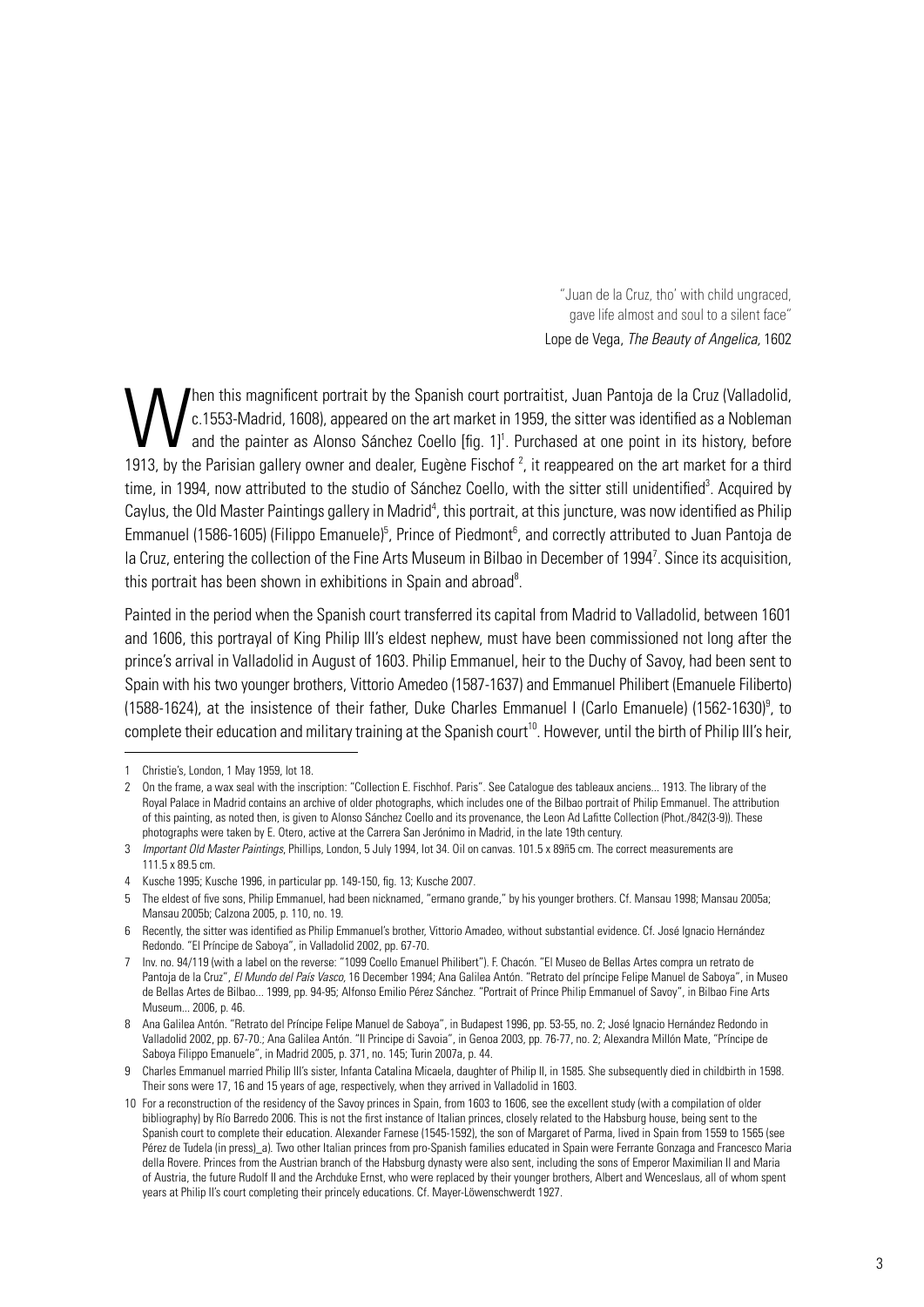

1. Juan Pantoja de la Cruz (c. 1553-1608) *Portrait of Prince Philip Emmanuel of Savoy*, c. 1604 Oil on canvas, 111.5 x 89.5 cm Bilbao Fine Arts Museum Inv. no. 94/119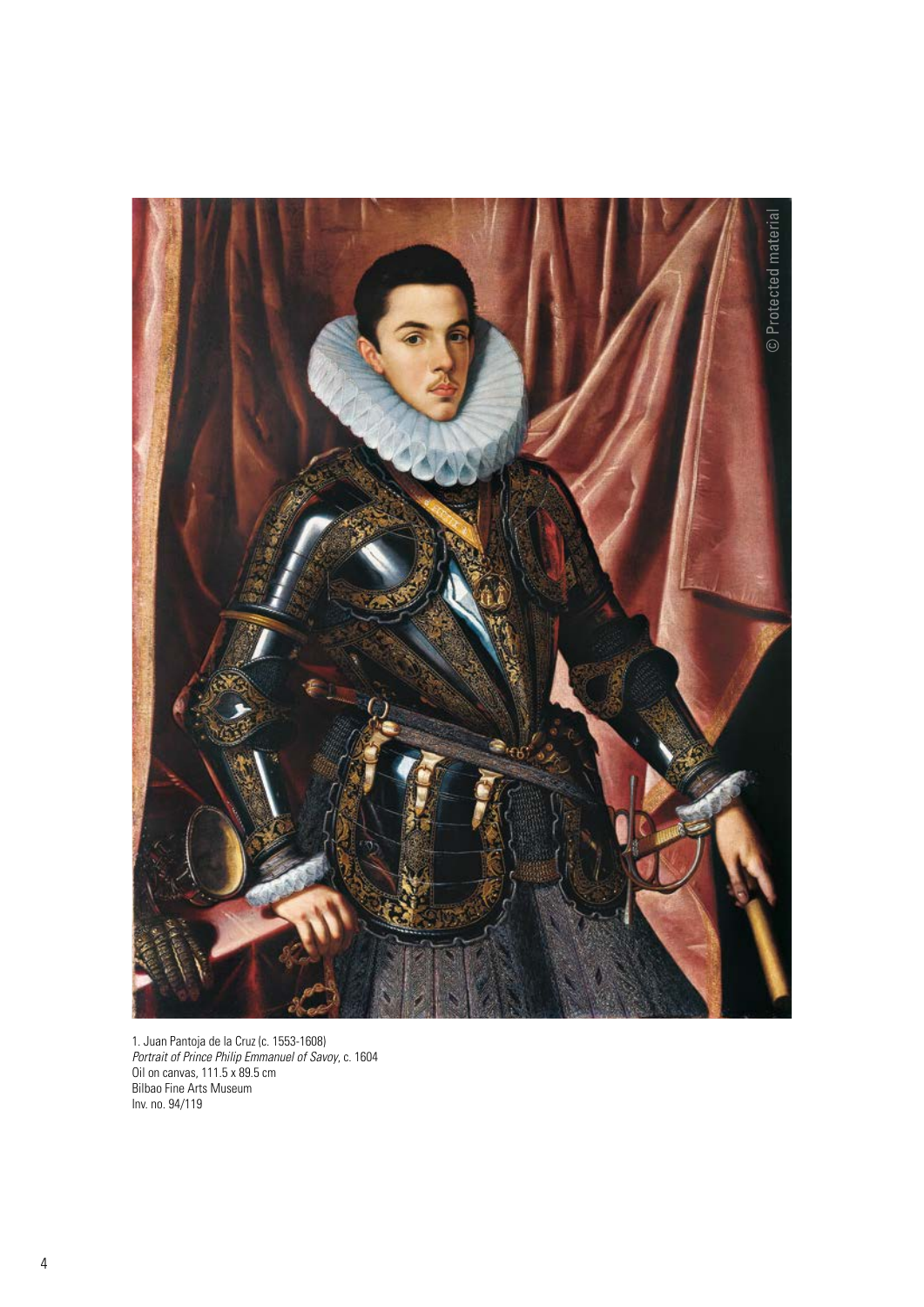the future Philip IV, in 1605, these Italian princes were also considered, as direct grandsons of Philip II<sup>11</sup>, first in line in the succession of the Spanish throne. The festivities, entertainments, receptions and honors paid them in late August 1603, in Valladolid, were worthy and dignified of their princely rank. As the diplomatic envoy from Savoy, Segismundo d'Este, reported back to the Turin court<sup>12</sup>, the princes were treated not only as the king's nephews, but also as his own children: "como hijos del rey, como infantes de España"13. Political interests lay behind Philip III's objective in commissioning from his principal court painter, Juan Pantoja de la Cruz, a portrait of the eldest prince and his brothers<sup>14</sup>. Philip Emmanuel, then 17 years of age, was seriously considered, at this date, by the Spanish royal family to be the future crown prince.

Hence, Philip III's official presentation of the Italian princes to his court, necessitated official images of his "infantes". As did many of the Spanish court, Pantoja de la Cruz abandoned his residence in Madrid, and, from 26 November 1603 until 18 January 1604, is documented in Valladolid in the service of the king, where he painted the monarch, the queen, Margarita of Austria, and their family, including Philip Emmanuel and his brothers<sup>15</sup>. As the Savoy ambassador informed his patron, Duke Charles Emmanuel I, the three brothers sat for their full-length portraits in Valladolid before 26 July 1604, establishing the portraitist had extended his stay there for the completion of these commissions<sup>16</sup>. Pantoja perhaps resided during this sojourn in the house of *licenciado* (Doctor) Barrionuevo de Peralta, who lived in Valladolid since 1590, and with whom Pantoja cultivated a close relationship through his wife, Francisca de los Huertos<sup>17</sup>.

In 1605 Pantoja moved to Lerma and Burgos, where he completed portraits of the king and queen sent as gifts to the English court. In 1606 he was at El Escorial, executing portraits of the queen, and her daughter, Infanta Ana Mauricia, and, in 1607, he returned to El Escorial to complete portrayals of the prince, the future Philip IV, and his elder sister. Pantoja's portrait of Philip Emmanuel was unquestionably painted before the painter departed for Lerma in July 1605, and before this prince died in Valladolid of smallpox on 9 February the same year. Therefore, we propose to date the Bilbao museum portrait between July and September of 1604, when a royal tour of Spain, including the Italian princes in its entourage, was initiated.

We know from the same ambassador, Segismundo d'Este, Pantoja de la Cruz not only executed the official portraits of the Italian princes, but he was also commissioned to paint a number of replicas intended as gifts for Turin and for distribution amongst the nobility of Philip III's court<sup>18</sup>. Given that demand was great,

<sup>11</sup> Cf. Spivakovsky 1975, p. 72 (letter XII: Philip II to Catalina Micaela, Madrid, 27 April 1586): "Antes de rresponder a vuestras cartas os diré lo que he holgado de la buena nueva que he tenido de vuestra buen alumbramyento, que he sido para my el mayor contentamyento que podia ser, / y así estoy alegrísimo della y también de que sea hijo y me ayaís dado el primer nieto que he tenido".

<sup>12</sup> Detailed letters were written to Turin from two courtiers in the princes's entourage: the Savoy ambassador, Sigismundo d'Este, and the Jesuit priest, Giovanni Botero.

<sup>13</sup> Philip III was also godfather of Philip Emmanuel. Río Barredo 2006, pp. 408, 416-417.

<sup>14</sup> Two (unidentified) portraits of the princes of Savoy were in Pantoja's studio at the time of his death in 1608 (Sánchez Cantón 1947). The inventory of the painter's studio and possessions reproduced in Kusche 1964, p. 259: "Dos retratos de los principes de Saboya". It is clear from the latter (p. 254) portraits intended for the Pardo palace were still Pantoja's workshop when he died in 1608.

<sup>15</sup> Kusche 1964, pp. 246-247; Serrera 1990, particularly p. 61: "Deve más el Rey Nuestro Señor todo el tiempo que estube fuera de mi casa en Madrid, estando la corte en Balladolid, por mandado de Su Magestad, con dos criados a mi costa".

<sup>16</sup> For d'Este's letter from Valladolid, dated 26 July 1604, see Archivio di Stato di Torino, Corte, *Lettere Ministri Spagna*, mazzo II, published by Anna Maria Bava ("Giovanni Caracca alla Corte dei Savoia") in Turin 2005, p. 43, no. 56: "Li ser.mi Principi desiderano li retrati in piedi delle ser.e Principesse e Principi, essendo molti che gli desiderano e loro ne avranno gran gusto, compiaciasi di comandare che si faciano, ch'in contraccambio manderanno li loro che si stano facendo". For an unpublished payment made to Pantoja in Valladolid in 1603, probably for portraits commissioned by Philip III, see Archivo General de Simancas (AGS), Consejo Junta y Hacienda (CyJH), leg. 431: "A Joan pantoja de la cruz de Camara del Rey nuestro señor se deven y estan contados por el bureo de su Magestad quarenta y seis mill setecientos y cinquenta mrs que montaron las obras que hizo de su serviçio en todo el año passado de mill y seisçientos y dos/y mas otros trejnta mill mrs que hubo de haver por su gajes en todo el dicho año que todo monta setenta y seis mill seteçientos y çinquenta mrs la paga delos quales ade ser por mano de francisco guillamas de lazquez maestro de la Camara de su Magestad/en Valladolid a diez de henero de mil y seisçientos y tres anos. Hieronimo de quinquoces". I am grateful to Félix Labrador Arroyo for this reference.

<sup>17</sup> Pantoja's wife once worked in Peralta's household, and this personal connection served Pantoja well whenever he resided for longer periods of time in Valladolid, in the service of the king. Peralta may have also been a patron of Pantoja.

<sup>18</sup> For example, there were two portraits of the princes of Savoy in the collection of Gil Ramírez de Arellano in 1618, see Burke/Cherry 1997, vol. I, pp. 66 and 209. Kusche 2007, pp. 400-401, identifies a gentleman with a cape as Vittorio Amadeo, basing this on the 1622 will and testament of R. de Villandrando, which cites two small models for portraits of the Savoy princes: Emmanuel and Philibert. See Varela 1999, pp. 200-201.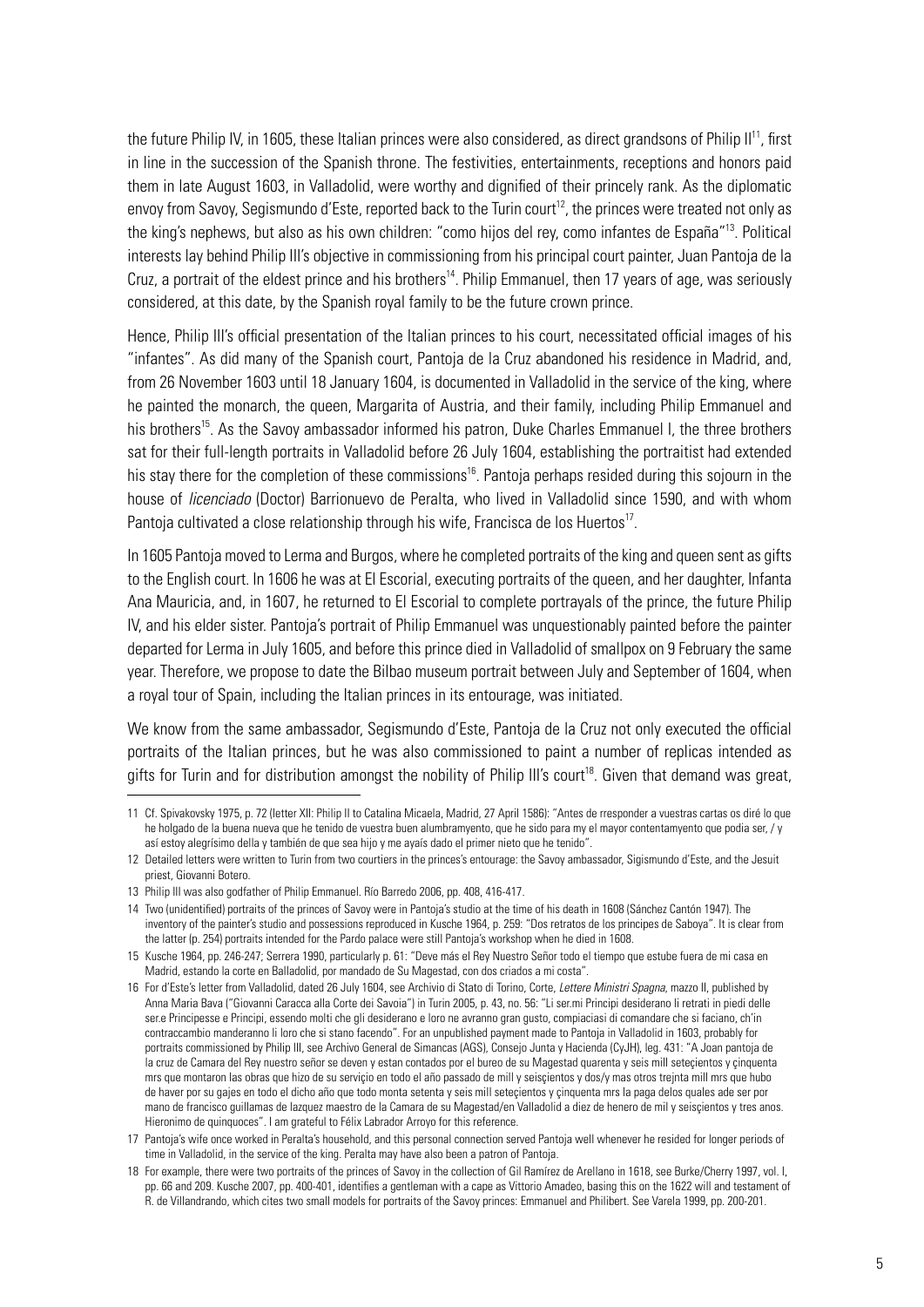Pantoja probably delegated these copies to studio assistants. The high-quality of Philip Emmanuel's portrait, however, proves this work was executed by Pantoja alone, without any workshop intervention, resulting in a potent, dynamic image, which exemplifies princely propaganda at its best. Pantoja de la Cruz achieved here a successful and superb portrayal of Philip Emmanuel, one of his best in this genre of royal portraits, which visually assured Philip III's court, his dynastic succession was secure in the hands of this virile prince.

During Pantoja's residency in Valladolid, he may have been assisted in the completion of these numerous commissions by two court painters, for whom the Italian princes also sat for their portraits. One of them, Pedro Antonio Vidal (1575-1617), *pintor de cámara* of Philip III's minister and *valido*, Francisco Gómez de Sandoval y Rojas, the I Duke of Lerma (1552-1625)<sup>19</sup>, is recorded having painted Vittorio Amedeo's portrait, when this prince became the next Savoy heir after his elder brother's untimely death. Vidal solicited, in 1617 in Madrid, payment for a *retrato original*, now lost, he had painted of Vittorio in half-armor, wearing yellow trousers (*calzas bajas*), executed in the same style, format and composition Pantoja de la Cruz had previously portrayed Philip Emmanuel in the Bilbao portrait<sup>20</sup>. Vidal's portrayal of Vittorio, along with two other portraits of Philip III Vidal painted at the same date, one of which was sent to the French court as a gift and is now  $lost<sup>21</sup>$ , the other of Philip III as king, today in the Museo del Prado<sup>22</sup>, must have been executed before the two surviving Italian princes, Vittorio Amedeo and Emanuele Filiberto, left the Spanish court to return to Turin in 1606.

The other painter, Santiago Morán (?-1626), closely associated with Pantoja de la Cruz and who may have trained in his workshop, became Philip III's painter, *pintor del Rev<sup>23</sup>*, in 1609, after this post was left vacant by Pantoja's death in 1608<sup>24</sup>. In 1607, with another painter, Juan María Bussan, Morán was taking an inventory of the paintings in the collection of the Duke of Lerma, located in his residence, Palacio de la Ribera in Valladolid, half of which (631 pictures) had been sold in 1606 to Philip III. Morán is documented

<sup>19</sup> Vidal also painted the Duke of Lerma on several occasions. Cf. Vigo/.../Toledo 1993, p. 130. The Duke also sat in Valladolid for a full length portrait painted by a hitherto unknown female painter, Doña Juana de Peralta, which later entered Philip III's collection in 1606. Peralta's portrait of Lerma hung, after 1615, in the Alcázar palace, in Madrid. Peralta may have been a relation, or daughter, of Barrionuevo de Peralta in Valladolid who was closely associated with Juan Pantoja de la Cruz, and with whom she may have apprenticed. What other portraits she executed remains to be determined. Archivo General de Palacio (AGP), Madrid, Sección Administrativa, legajo 902, *Cuentas de cargo...que entraron en poder de Hernando de Espejo (1617-1641)*, unfoliated: "El Retrato del Duque de Lerma armado en pie guarneçido de dos varas y media de mano de Doña Juana de Peralta". The latter portrait was not recorded in Lerma's collection. Cf. Schroth 1999, pp. 102, 185-186; pp. 255-256, fig. 1.

<sup>20</sup> AGP, Inventarios Generales (Sección Histórica), box 82, unfoliated: "Recivese en quenta al dicho Hernando Despejo tres mil seteçientos y çinquenta Reales que valen çiento y veinte y siete mil y quinhentos mrs en birtud de una zedula de su Magestad firmada de su Real mano [...] fecha en Madrid a primero de Abril de mil y seisçientos y diez y siete anos [...] por haver los pagado por mandado de su Magestad a Pedro Antonio Vidal pintor por los Retratos y obras que hiço de su oficio segun y de la forma que avajo se declara en esta manera: Mil y quinhentos Reales por un Retrato de su Magestad [Felipe III] armado con armas negras y un baston en la mano derecha y la yzquierda en la espada y a los pies un globo y todo al natural guarneçido con una moldura de palo santo negro de mas de dos varas y media de alto y de vara y media de ancho el qual dicho Retrato se entrego; Ochoçientos y ochenta Reales por un retrato original del Rey Nuestro Señor siendo Principe armado con armas gravadas moradas la una mano en la espada y la otra en el baston con una zelada y su manoplas en el suelo que dicho Retrato segun dicho es entrego el dicho Hernando Despejo a quien le mando su Magestad para llevar le a françia como en la dicha çedula se rrefiere [...]; Seteçientos e setenta Reales por un Retrato original del Bitorio Principe de saboya sobrino de su Magestad de medio cuerpo arriba armado con armas gravadas con su bufete y encima del una zelada con sus manoplas y la mano en la espada tiene de alto vara y media y de ancho vara y quarta que quedo en poder el dicho Hernando Despejo [...]".

<sup>21</sup> This lost Vidal portrait was perhaps a replica after an earlier work by Pantoja de la Cruz of Philip III as prince, also now lost. It could also have been a portrait of the future Philip IV.

<sup>22</sup> Inv. no. 1950. Oil on canvas. 200 x 135 cm. Cf. Jesús Urrea. "Retrato de Felipe III", in Vigo/.../Toledo 1993, p. 40, no. 2, and Alexandra Millón Maté. "Felipe III", in Madrid 2005, pp. 326-327, no. 89.

<sup>23</sup> The only portrait attributed to Santiago Morán is one of Philip III's daughter, Infanta Margarita Francesca (1610-1617), painted ca. 1610, today in the Museo del Prado (inv. no. 1282. Oil on canvas, 100 x 72 cm). Cf. Lucía Varela. "La infanta Margarita Francisca, hija de Felipe III", in Cáceres 2000, pp. 336-337, no. 6.10.

<sup>24</sup> Angulo/Pérez Sánchez 1969, pp. 68-73, especially p. 68, for the document written by the king's secretary, Juan de Ibarra: "no era [Morán] en las obras [y Bosques] como los demás, sino en la casa de su Magestad y que tenía sus gajes consignados en el maestro de camara y el asiento en los libros del Bureo y por eso no se le dío cédula".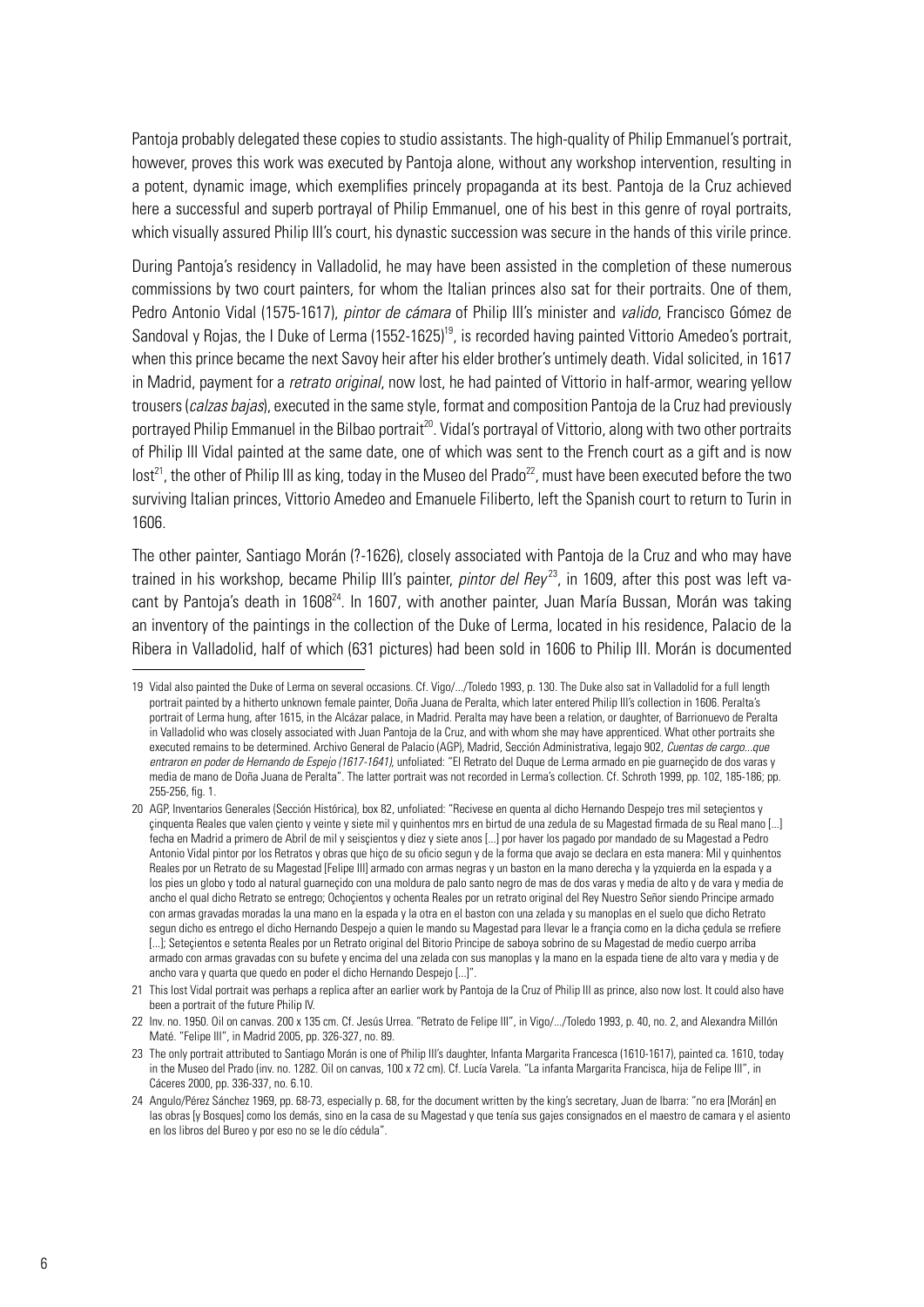

2. Giovanni Caracca (Jan Kraek) (active between 1568 and 1607) *Portrait of Prince Philip Emmanuel at one year of age*, 1587 Oil on canvas, 121 x 83 cm Museo Nacional del Prado, Madrid In deposit at the Spanish Embassy, Buenos Aires Inv. no. 1980

painting portraits of Philip III and Margarita of Austria<sup>25</sup>, before 30 April 1615, including another, now lost, of the youngest of the three Italian princes, Emmanuel Philibert (Emanuele Filiberto)<sup>26</sup>. This later portrayal, perhaps executed after Philip Emmanuel's death in February 1605, was hung next to one of his deceased elder brother, painted by Juan Caracca (Jan Kraeck) in 1587, when Philip Emmanuel was one year old<sup>27</sup>, and which is still extant today in the Museo del Prado [fig. 2]<sup>28</sup>. Both of these portraits hung side by side in the Inner Gallery, or *Galeria de Adentro*, in the Alcázar palace in Madrid, along with others of their brothers, as will be discussed below. Morán's portrait appears to have been identical in format and composition to the lost portrait of Vittorio Amedeo by Pedro Antonio Vidal, and which also depicted Emmanuel Philibert in half-armor, wearing, as his brother, yellow *calzas bajas* 29.This series of portraits of the Savoy princes, along with those of the Spanish royal family, formerly in the king's collection in Valladolid, were returned to the Alcázar palace in 1615, and dispersed among various portrait galleries which showcased Philip III, his queen, Margarita, their children and Habsburg relatives of the *Casa de Austria*.

<sup>25</sup> AGP, Secc. Admin., legajo 902, f. 249 (after 1621): "[...] por un Retrato original de la Reyna nuestra señora siendo princesa de dos baras y media de alto y vara y media de ancho vestida de tela rica de oro y plata guarneçida de passamanos de oro y plata, con las Joyas ricas y botones de a tres diamantes y cintura y una sarta de perlas blancas y encarnados en la gorra y una Joya de diamantes en medio, la una mano en una silla y la otra en un lienço de puntas con cortina carmesi que hizo Santiago Moran [...]; por un Retrato original del Rey Don Phe[lipe] 3o nuestro señor que aya Gloria del mismo tamano que el en la partida antes desta con armas negras perfiladas de oro, calça negra de obra, la una mano en el baston y la otra en la celada questa sobre un bufete con sobre messa de terçiopelo negro y cortina de lo mismo y suelo enlossado que hizo el mismo Santiago Moran [...]". Mention is made in these accounts of another full-length portrait of Queen Margaret, dressed in black, holding a fan in one hand and a kerchief in the other, also by Morán, in the *Galería de Adentro* in the Alcázar in Madrid. AGP, Secc. Admin., legajo 902, f. 1: "Relacion de las Pinturas que quedan en la guardajoyas que no estan entregadas a D. Joan Pacheco y quedan por quenta Hernando de Espejo".

<sup>26</sup> AGP, Secc. Admin., legajo 902, *Cuentas de cargo... que entraron en poder de Hernando de Espejo (1617-1641)*, unfoliated: "30 de abril 1615, Aranjuez. Su Magestad manda que embeis luego de Valladolid las pinturas originales que se truxeron de la galeria de la cassa Real de alli para que buelvan a poner donde estavan, y vayan de suerte que no reciban daño".

<sup>27</sup> Inv. no. 1980. Oil on canvas. 121 x 83 cm. On deposit at the Spanish Embassy in Buenos Aires. Also AGP, Secc. Admin., legajo 902, "Relacion de las Pinturas que quedan en la guardajoyas que no estan entregadas a D. Joan Pacheco y quedan por quenta Hernando de Espejo", f. 1v: "Otro retrato del Principe filiberto de Saboya armado con calzas amarillas dellas Rodillas arriba [margin: "Principe Filiberto Sant. Moran"]; "Otro retrato entero del Principe felipe de saboya niño con una gineta en la mano y papagayo al cavo della" [margin: "Principe felipe de Saboya"].

<sup>28</sup> Turin 2005, p. 36, fig. 9.

<sup>29</sup> It appears the Vidal and the Morán portraits of Vittorio Amadeo and Emmanuel Philibert respectively were intended to be the same size as the Pantoja portrait of Philip Emmanuel.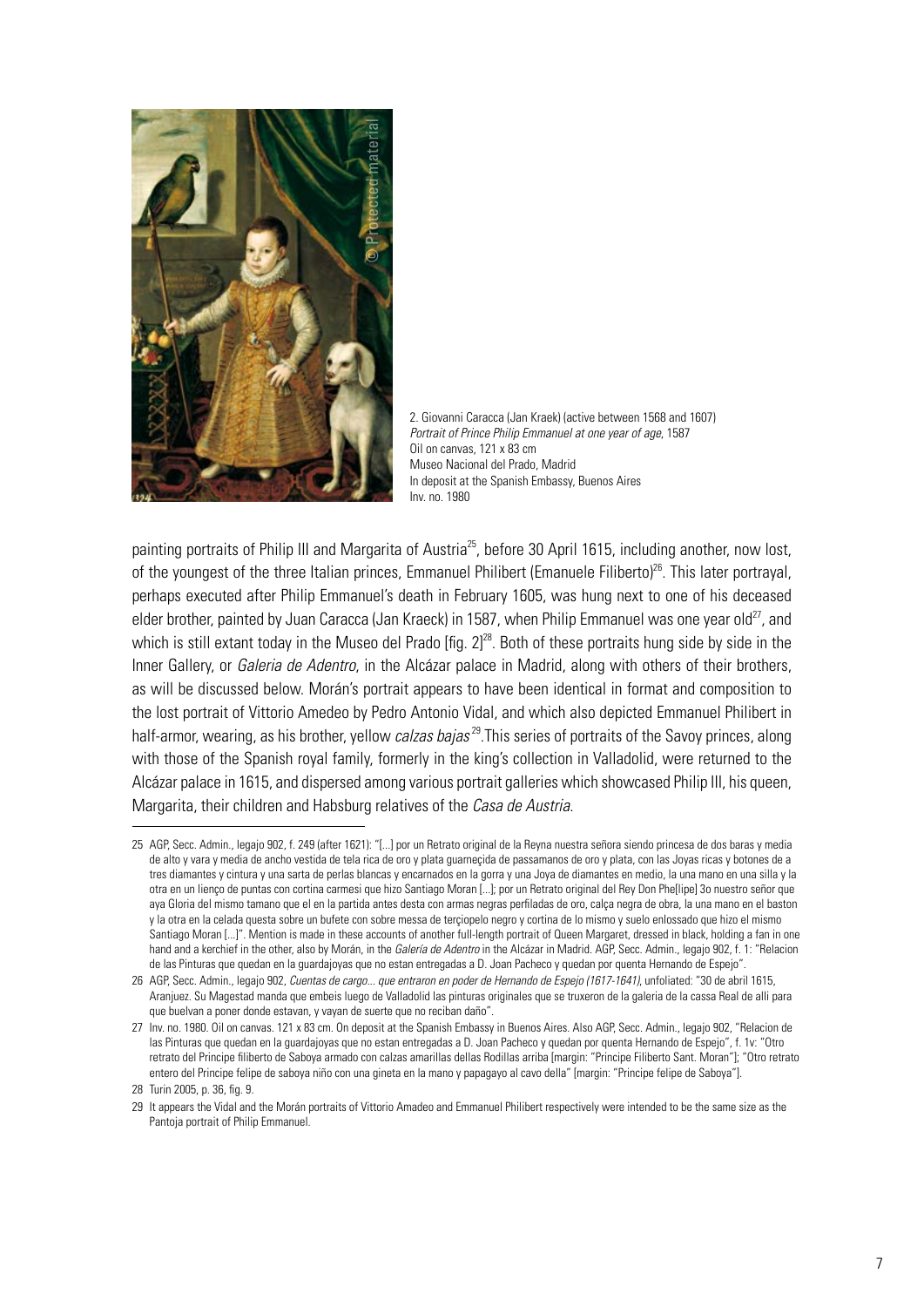# Juan Caracca (Jan Kraeck): Flemish Painter at the Courts of Turin and Madrid

Time, space and distance between family and relatives dispersed among different courts of Europe, was bridged by resident ambassadors residing at these courts, and by frequent correspondence. The letters written by Philip II of Spain to his daughter, Catalina Micaela, at the Turin court after 1585, underscore their close relationship, enhanced through their exchange of numerous gifts and court portraits. After the birth of her first son, Philip Emmanuel, in 1586, Catalina began sending her father and her sister, Isabel Clara Eugenia, portraits of her children, which documented the Spanish king's grandchildren at key stages of their development and growth. For this specific task of painting her seven children, she recruited the Flemish painter, Jan Kraeck (?-1607), also known as Juan Caracca, Carracha, Carranza or Carraza in Spain, who was employed at the court of Savoy<sup>30</sup>, and had been in the service of her husband, Duke Charles Emmanuel, since 1568<sup>31</sup>. Catalina took recourse to a tradition of portraiture long fostered at her father's court and one firmly established by his court painter, Alonso Sánchez Coello, that of portraying royal children and adolescents. The pictorial conventions set down by Sánchez Coello in his portraits of princes and adolescents set a pattern followed by other painters engaged by the Habsburgs in Spain and elsewhere. Catalina promoted a Habsburg style of royal portraiture in Turin, which was reinforced by court portraits she brought in her trousseau from Spain, as well as, by those family portraits she later received in Turin, sent over the years from Spain.

Often these images of royal children, depicted at various ages and in different guises, were uniform in size and format, in order to conform to a specific function, space or location, according to where they were hung and displayed. Other times, these portraits were smaller in scale and composition, intended for private, more intimate use, as in 1589, when Philip II received from Charles Emmanuel a small book which contained the miniature portraits of Catalina and her sons executed by Caracca<sup>32</sup>, and which may have closely resembled this miniature group portrait of Catalina, her husband and family, attributed to Caracca [fig.  $3^{33}$ .

Caracca traveled to the Spanish court on two different occasions, first in 1585, and later in 1591<sup>34</sup>, in the entourage of Duke Charles Emmanuel. While in Spain, he was exposed to the court styles of Alonso Sánchez Coello, Sofonisba Anguissola and Juan Pantoja de la Cruz, which greatly influenced the portrait commissions he undertook in Turin for Catalina Micaela. After the birth of her first son, Philip II's first grandson, Catalina sent her father, in 1587, Caracca's portrait of Philip Emmanuel, today in the Museo del Prado [fig. 2]. The infant prince, depicted in a familiar setting with his pet dog and parrot, wears a children's Spanish dress, known as a *baquero*, holding a short military lance (*gineta*) with a decorative tassel<sup>35</sup>, an indication of the military duties later expected of him. This lance used by Infantry captains, symbolized Philip Emmanuel's future martial role as a Savoy and Habsburg prince of the *Casa de Austria*, this concept reinforced by the statuette of a military figure on the table next to him. This was the first of many portraits sent from Turin to Spain, which Philip II delighted in receiving, as he wrote his daughter in 1591, when Duke Charles personally brought to Spain, her portrait and more of his grandsons<sup>36</sup>, such as the portrait of Philip Emmanuel, painted

<sup>30</sup> For more on Carraca in Turin and the cultural ambiance fostered at the Savoy court see Bava 1998.

<sup>31</sup> Turin 2005, pp. 27-44. Also Spivakovsky 1975, p. 107, Philip II to Catalina Micaela, 6 July 1589 (Letter XXXV): "con lo que decís de mys nietos he holgado mucho, y con un lybrillo quel Duque me embió de vuestro retrato y los suyos, / aunque más holgaría de veros a vos y a ellos". In this letter, the king, although happy to have received portraits from Turin, writes he "would prefer seeing his daughter and her children." Court portraits were not always painted as state images, but more often for sentimental reasons, used as visual substitutes, not unlike photographs, of beloved relatives and family. Cf. Serrera 1990, pp. 48-49.

<sup>32</sup> Turin 2005, pp. 32-33, no. 38. In 1585, Carraca was paid for: "molti ritratti grandi e piccoli di Sua Altezza e della Ser.ma Infante."

<sup>33</sup> Abelló Collection, Madrid. Oil on canvas, 64.2 x 51 cm. Previously sold at *Old Master Paintings*, Sotheby's, London, 6 July 2006, sale 6032, lot 136; Kusche 2007, p. 54. Carlo Emanuele luce al cuello la orden de la Annunziata y la cruz de San Mauricio.

<sup>34</sup> He portrayed Philip II, Isabel Clara Eugenia and prince Philip at El Escorial in 1591, returning to Turin with these portraits and others he had copied. See Bouza 1998, p. 180, and Pérez de Tudela 2001, pp. 486 and 487.

<sup>35</sup> For the inventory description (before 1615) see note 27 above. The *gineta* was a short lance made of gilt iron with a tassel as an adornment.

<sup>36</sup> Spivakovsky 1975, p. 126, Philip II to Catalina Micaela, 28 April 1591 (Letter LV): "el Duque [...] que ha llegado tan bueno que he holgado mucho de verlo y también de los retratos de todos mis nietos y de su madre". Also Bouza 1998, pp. 179-180, letter XCV.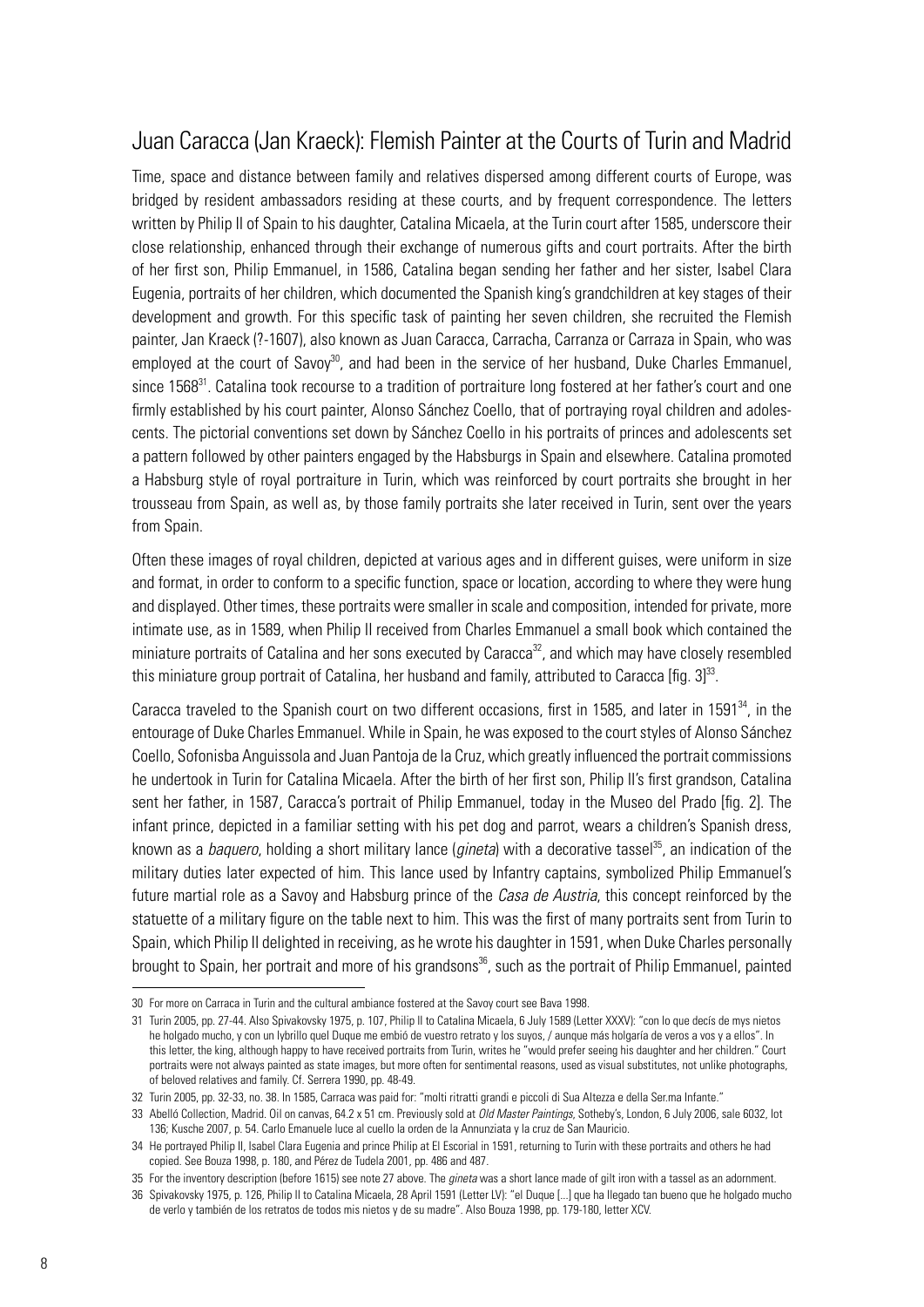

3 Giovanni Caracca (Jan Kraek) (active between 1568 and 1607) *Group portrait of the family of Charles Emmanuel I of Savoy and the infanta Catalina Micaela* (with their children: Philip Emmanuel, Vittorio Amedeo, Emmanuel Philibert and Margarita), c. 1590-1600 Oil on canvas, 64.2 x 51 cm Abelló Collection, Madrid



4. Giovanni Caracca (Jan Kraek) (active between 1568 and 1607) *Portrait of Philip Emmanuel at the age of five*, 1591 Oil on canvas, 128 x 91 cm Museo Nacional del Prado, Madrid Inv. no. 1264

by Caracca when he was five years of age, also in the Museo del Prado [fig. 4]<sup>37</sup>. As in his earlier portrayal, the young prince is again imaged as a martial figure with all the necessary accoutrements needed for future military victories: sword, parade helmet and firearm (*arcabuz*) inlaid with ivory.

A series of seven portraits of the Savoy princes, most of which have not survived, hung in a room in the Alcázar palace in Madrid, with two full-length representations of their parents, Catalina Micaela and Charles Emmanuel, all painted by Caracca. This portrait gallery of the Savoy house was seen and described by Diego de Cuelbis in 1599<sup>38</sup>. At the beginning of Philip IV's reign, once the court definitively returned to Madrid after 1621, five portraits of the princes of Savoy by Caracca, under the care of the keeper of the wardrobe (*guardajoyas*), were recorded in two rooms: the *Galeria de Adentro* (Inner Gallery)39 and the *Galeria de Afuera* 

<sup>37</sup> Inv. no. 1264. Oil on canvas, 128 x 91 cm. Fernando Bouza Álvarez. "Felipe Manuel de Saboya, príncipe de Piamonte, a los cinco años de edad", in Madrid 1998, pp. 415-416, no. 105; David García López. "Felipe Manuel de Saboya a los cinco años", in Cáceres 2000, pp. 334-336, no. 6.9. In another portrait of Vittorio Amadeo by Caracca, painted in 1595, the prince, in a similar pose, is dressed in red, wearing a band embroidered with the motto: FERT and the Savoy knot, see Turin 2007b, pp. 10-13. Also in 1595, Caracca portrayed the eldest son, then nine years of age, wearing military boots and an armored collar, with a cannon in the background and a helmet on the ground, see Turin 2005, pp. 34-35, fig. 12, 13.

<sup>38</sup> Bouza 1998, p. 179, no. 390; Checa 1994. At the time of Philip II's death, only two portraits of ancestors of the Savoy princes are described in the king's treasury (*guardajoyas*) in the Alcázar in Madrid. Cf. Sánchez Cantón 1959, p. 232, 3.980: "Otro retrato entero, en lienzo, al ollio, del Duque de Saboya [possibly Emmanuel Philibert, called "Testa di Ferro"], armado, con calzas blancas y collar de la Anunciada y una banda azul en el brazo derecho, con un perro a los pies: tiene de alto dos baras y una ochaba y bara y quarta de ancho. Tasado en treynta ducados"; and pp. 234-235, 4.003: "Otro retrato entero, en lienzo, al ollio, del Duque de Saboya [Carlo Emanuele (?)], armado con calzas blancas, con un pajecillo bestido de verde, que le lleva las manoplas; tiene de alto dos baras y una sesma y de ancho una bara y cinco dozabos. Tasado en cinquenta ducados". In the Municipal Museum of Vigo, a portrait (inv. no. 50), oil on canvas, purchased in Madrid in 1935, resembles in physiognomy the portraits of Emmanuel Philibert of Savoy, painted by Argenta; however, there are no Savoy devices to identify the sitter. This portrait is clearly not Alexander Farnese, as is identified in the present catalogue.

<sup>39</sup> AGP, Secc. Admin., legajo 902, Guardajoyas, "Relacion de las Pinturas que quedan en la guardajoyas que no están entregadas al s.r don joan Pacheco y quedan por q[uen].ta del s.r her.do despejo", f. 1 r and v: "En la Galeria de Adentro: un retrato entero de un hijo del duq[ue] de saboya con baquero con la mano izquierda jugando con un perrillo en marco dorado" [margin: "hijo del duque de saboya"]; "otro retrato del Principe filiberto de saboya armado con calças amarillas de las Rodillas arriba" [margin: "Principe Filiberto Sant.o Moran/ R.do en q.ta a H.do Desp.jo"]; "otro retrato entero del Principe felipe Manuel de Saboya en camisa sentado en una almoada" [margin: "Felipe manuel de saboya"]; "otro retrato entero del Príncipe felipe de Saboya siendo niño con una gineta en la mano y un papagayo al cavo della" [margin: "Principe felipe de Saboya"]. These inventory entries were reproduced with errors in transcription and a note saying the original document had disappeared, in Martínez Leiva/Rodríguez Rebollo 2007, p. 192.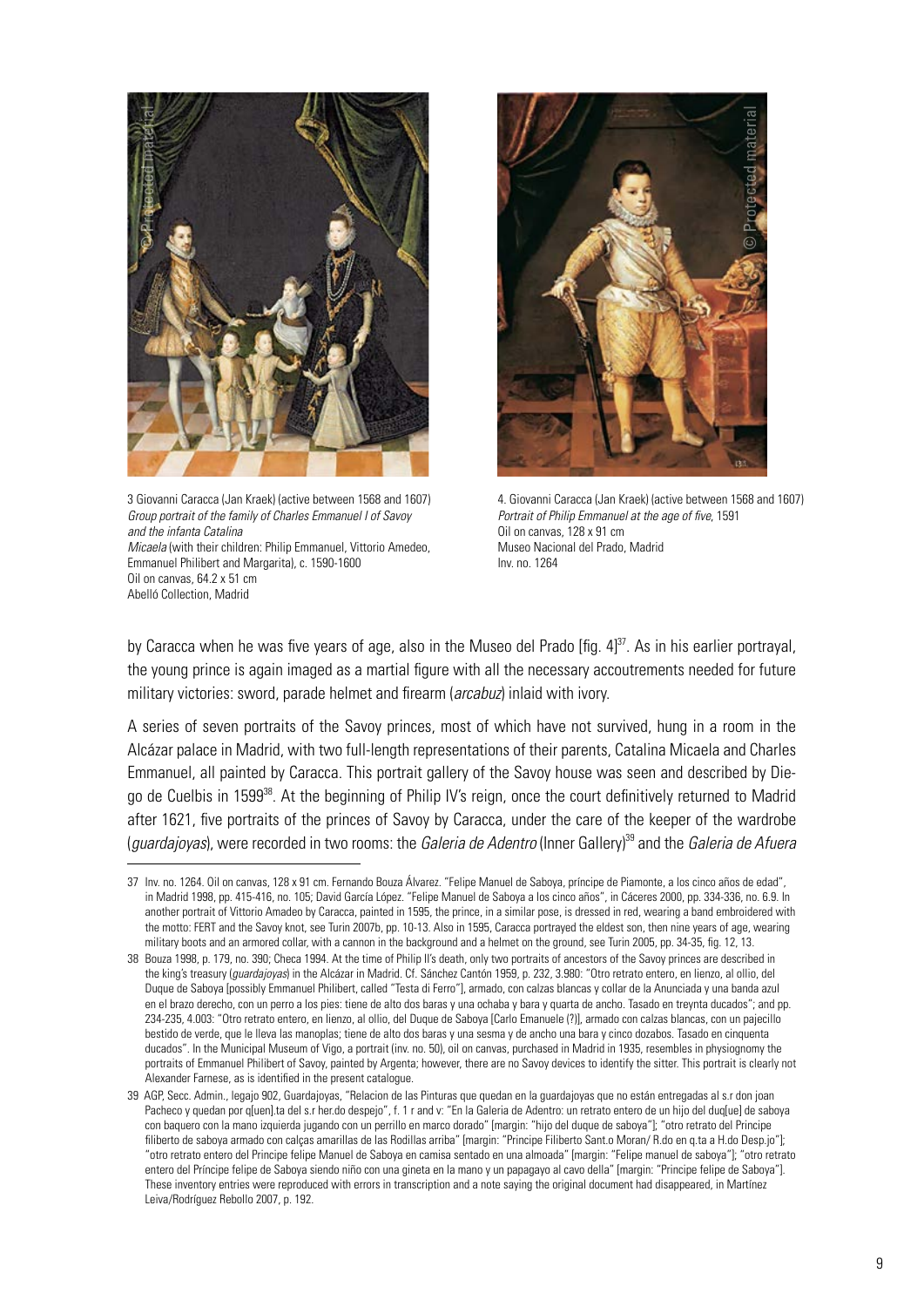(Outer Gallery)40, alongside those of their parents, also by Caracca, in the *segundo aposento al subir dela escalera*41. Four of the five portraits depicted the princes as children and were those sent from Turin, between 1587 and 1591, while the fifth, was the portrait of Emmanuel Philibert, discussed above, painted by Santiago Morán in Valladolid after 1605. A series of surviving portraits of Catalina Micaela's children, by Caracca and his workshop, today in Turin and in other collections in Italy, give an idea of the appearance of those portrait versions sent to Spain<sup>42</sup>. These portraits of the Savoy princes, later recorded in the 1636 Alcázar palace inventory, were no longer described in this document as a portrait series, but hanging, as individual paintings, in galleries where portraits predominated the pictorial decoration<sup>43</sup>.

Portrait galleries in the Alcázar palace, such as those of the Savoy house, placed together in one specific room, served as royal propaganda. The portraits of the Savoy princes underscored political and family ties of the Spanish court, acting as visual genealogies of Philip III and his family<sup>44</sup>. Portrait galleries had played an important role in the previous reign of Philip II, whose own collection of portraits of the Habsburg dynasty in the Pardo hunting palace served as a model for his son. When this superb collection of forty-five portraits by the leading painters of Philip II's reign, such as Titian, Anthonis Mor, Alonso Sánchez Coello and Jooris van der Straeten were lost in a devastating fire in March of 1604, Philip III undertook to create a new series comprising of thrity-five family portraits, commissioned from his court painter, Juan Pantoja de la Cruz<sup>45</sup>. For his initial concept of the new Pardo gallery, Philip III intended to include portraits of his sister, Catalina Micaela, her husband, Charles Emmnauel and two of their sons, Vittorio Amedeo and Emmanuel Philibert, which had not hung there before the 1604 fire<sup>46</sup>. To undertake these commissions, Pantoja executed copies

<sup>40</sup> Ibid., *Cuentas de cargo... que entraron en poder de Hernando de Espejo (1617-1641)*, f. 1v: "En la Galeria de Afuera: otro Retrato de pinzel al olio de un hijo del duque de Savoya en carnes con una paloma en las manos con marco de madera dorado" [margin: "hijo del duque de Saboya"].

<sup>41</sup> Cf. Bava 2005, no. 15; Sluiter 2005, no. 16. Also AGP, Secc. Admin., legajo 902, *Cuentas de cargo... que entraron en poder de Hernando de Espejo (1617-1641)*, fol. 1v: "Mas retratos. Un Retrato de la Rodilla arriva en lienço al olio de Duque de Saboya armado en calças amarillas y un baston en la mano derecha y una vanda roja al cuello la çelada sobre una messa tiene de alto vara y siete ochavas y de ancho vara y sesma es original de mano de Juan Carraza. Otro Retrato del mismo tamaño en lienço al olio la señora Infanta Doña Catalina muger del Duque de Saboya vestida de negro con puntas y botones cinta y collar y una sarta de perlas al cuello de dos bueltas puesta la mano yzquierda sobre una silla y en la derecha un lienço original del dicho Juan Carraza". These may possibly be the portraits taken from Valladolid in 1615 as models for copies destined for the Pardo palace. Cf. Lapuerta 2002, p. 508, doc. 77. For a painstaking analysis of the reconstruction of the portrait gallery at El Pardo, see pages 405-442.

<sup>42</sup> Turin 2005, pp. 33-37, fig. 9-18.

<sup>43</sup> Martínez Leiva/Rodríguez Rebollo 2007, in "Pieça Terçera del passadiço [5]": p. 74, no. 97: "Otro lienço al olio y en él un retrato entero del Duque de Saboya siendo moço, armado y con calças y mangas blancas y un perro blanco grande"; p. 75, no. 116: "Un retrato al olio de medio cuerpo arriba que es el Duque de Saboya armado, con un bufete, una çelada y manoplas y bastón en la mano"; p. 76, no. 128, "Un retrato de medio cuerpo arriba del Prinçipe Filiberto con armas sembradas de soles y una cruz blanca en el pecho" which maybe the portrait by Santiago Morán. Recently on the art market, was a portrait of Catalina Micaela's third son, Emmanuel Philibert of Savoy, painted in 1602, 76 x 88 cm, bearing a large white cross on his armor as Prior of St. John. For the same violet breastplate with golden suns, see Bava 1995, p. 279, tav. 70. In "Pieça obscura, junto a la galería de mediodía [21]": p. 92, no. 634: "Un retrato al olio de poco más de una bara de ancho, con moldura dorada y negra, que está el Duque de Saboya, padre del Príncipe Filiberto, armado, tiene mangas de malla y calças blancas con un bastón en la mano izquierda y en el cuello y braço unas bandas açules" (on p. 153, the latter painting identified as that of Emmanuel Philibert's grandfather at El Escorial. During the reign of Charles III, this portrait was cited with the number 289 in the inventory of the palace of the Buen Retiro, Fernández-Miranda 1988, p. 279, no. 2652, and may have hung beside Sofonisba Anguissola's *Philip II with a rosary*, today in the Prado museum); no. 636: "Otro retrato al olio halgo mayor, con moldura dorada y negra, en que está uno de los hijos del dicho Duque de Saboya vestido de blanco en un carreton y sobre un bufete cubierto de carmesí un perrillo y cortina verde". In "Pieça de las bóbedas que tiene puerta al jardín nuevo de la huerta de la priora [38]" : p. 116, no. 1031: "Un lienço con un retrato de un Prinçipe de Saboya que se llama Phelipe Manuel, con una lançilla en la mano, un perro blanco al lado hizquierdo y un papagayo ençima una ventana, tiene moldura dorada" (on p. 177, identified as Prado portrait, inv. no. 1980 (fig. 2); no. 1324 (blank) corresponds to Charles III's Buen Retiro inventory, Fernández-Miranda 1988, p. 351, no. 3687); no. 1039: "Otro retrato del duque de Saboya armado y con calças blancas, con un pajeçillo bestido de verde que le lleva las manoplas", formerly in Philip II's collection. In the Buen Retiro inventory the 1591 portrait of Philip Emmanuel is also cited (fig. 4), Fernández-Miranda 1988, p. 351, no. 3674 (no. 1311 blank).

<sup>44</sup> For more on portrait galleries in Spanish collections see Jordan 1998.

<sup>45</sup> Kusche 1996; Kusche 1999; Lapuerta 2000; Lapuerta 2002, p. 431; Kusche 2007, pp. 153-168 and 284.

<sup>46</sup> At a later stage, the portraits of the two princes were eliminated from the Pardo pictorial program, and only those of Catalina Micaela and her husband were hung in the new gallery. However, after 1614, they were described in the Pardo palace inventory (AGP, Administrativa, leg. 768, file no. 3) in a gallery called the *Galería del Mediodía:* "otro Retrato de medio cuerpo del principe Vitorio sin marco/ otro Retrato de medio cuerpo del prinçipe filiberto sin marco". In this same inventory, a half-length portrait of their father, with a black and gold frame (distinct from the one in the portrait gallery), formerly in the Mansfeld collection in Madrid, was cited in the entrance hall of the palace. In the later 1653 inventory the two portraits of the Savoy princes bore the numbers 159 and 160, and were mounted in black and gold frames (AGP, Administraciones Patrimoniales, El Pardo, box 9404, file no. 3). They are again cited in the same room in 1700. Fernández Bayton 1981, p. 145, no. 146 and 147.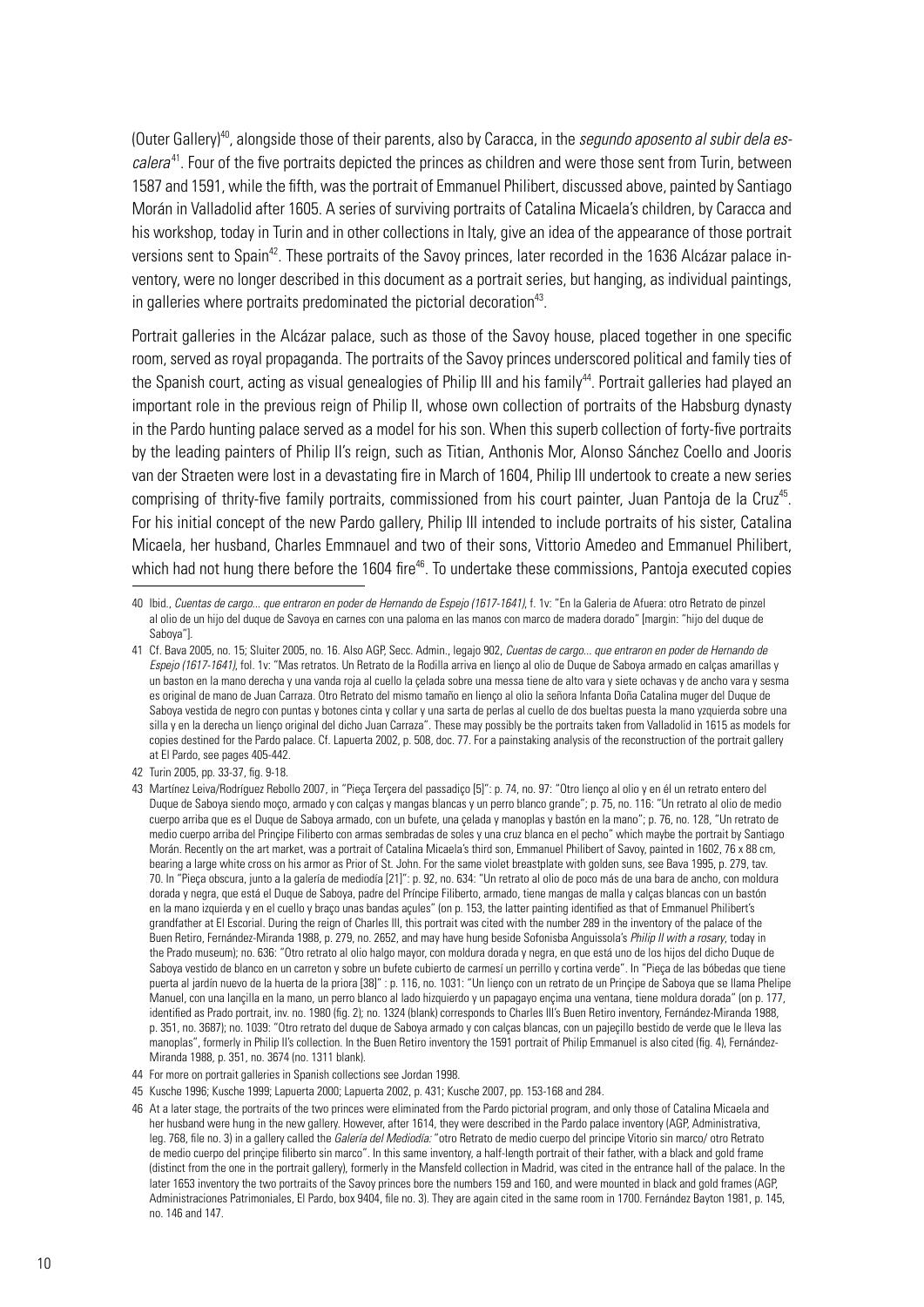of the Caracca portraits of Catalina and her husband, then displayed in the Royal Palace in Valladolid, as well as replicas of his own portraits of the younger Savoy princes, recently executed for the king in Valladolid, between 1603 and 1604, the latter two compositional variations of Pantoja's Bilbao portrait of Philip Emmanuel [fig.  $1]$ <sup>4/</sup>.

# Juan Pantoja de la Cruz and the Legacy of Alonso Sánchez Coello

Within the complex framework of Renaissance courts, portraits and the portraitists who executed them. played a key role in court life and politics. Like modern photographs and present day digital images, portraits in the Renaissance linked people and courts in a unique and decisive way. In an age where rulers and princes had no recourse to global media or the Internet, portraits and portraitists functioned as cultural ambassadors in the intricate diplomatic exchanges between courts. Portraits cemented political alliances, reinforced friendships, sealed dynastic marriages and served as visual replacements of loved ones (both alive and dead). Portraits bridged relatives and acquaintances separated from one another by distance, space and time, easing the pain of absent family and friends. The emphasis in the Renaissance upon status, family, ceremonial and etiquette affected the way portraits were used and displayed at the Spanish Habsburg court.

During the early 1600s, Philip Emmanuel and his brothers became key figures in the complex political situation which existed between the Savoy court and Spain. The three eldest brothers were sent to Madrid to learn the necessary arts of diplomatic guile and policy, and, if necessary, to assume political roles at the Spanish court. These measures assured the Spanish crown loyalty from Savoy, a state which also played a decisive role in Spain's policies with France. Pantoja's portrait of Philip Emmanuel projects the image of a virile prince, looking ahead to a bright future: a portrait whose intent was to present a reassuring message to Philip III's court [fig. 1]. The formal techniques Pantoja chose to adopt in his portraiture, and the pictorial traditions he relied upon, was a portrait tradition established in previous decades by his teacher, Alonso Sánchez Coello, and before him by Anthonis Mor, the renowned painter of the Habsburg court in Brussels<sup>48</sup>. In keeping with the Flemish elements of this Habsburg court portrait style, Pantoja depicts details with great precision, representing clothes, accessories and jewels with great exactitude. His faces reveal a deep psychological study, while the heads of his sitters are executed with remarkable plasticity. Poses, however, are rigid, giving the appearance of being frozen. In many of his late portraits, figures appear static, forming a geometrical composition. Pantoja adopted a more affected style than either Anthonis Mor or Sánchez Coello. He opts for greater simplicity, abstraction, two-dimensionality and less optical depth, characteristic of Spanish portraiture at the end of the sixteenth century. Pantoja's style can be best described as "precious," the repetition of pictorial solutions and formulas becoming petrified.

Recently, Sarah Schroth demonstrated how Pantoja de la Cruz and painters in his circle devised a new visual language and a style of grandeur with which to communicate the needs and interests of Philip III49. Schroth characterized abstract linear design and color as the unifying principle in Pantoja's representations, in which the royal sitter is transformed into a remote, icon-like image. The notion underscored in Pantoja's official representations is that of a monarch remaining hidden and inaccessible. The superb

<sup>47</sup> These four portraits are now lost. Cf. Lapuerta 2000, pp. 30 and 36; Kusche 1964, pp. 265-268 and particularly p. 266: "Mas otro retrato del P[ríncip]e Victorio armado, con calzas moradas bordadas y cortina carmesi y en la mano un baston. Mas otro retrato de P[ríncip]e Filiberto armado, con calzas carmesies y cortina verde revuelta a una columna y la mano sobre la espada y otra sobre un morion, questa sobre un bufete". Citamos por el documento original.

<sup>48</sup> Annemarie Jordan Gschwend. "Juan Pantoja de la Cruz. Retrato del Archiduque Alberto de Austria. Retrato de Isabel Clara Eugenia", in Madrid 1999, pp. 145-147, no. 5-6; Jordan 2006.

<sup>49</sup> Schroth 2000.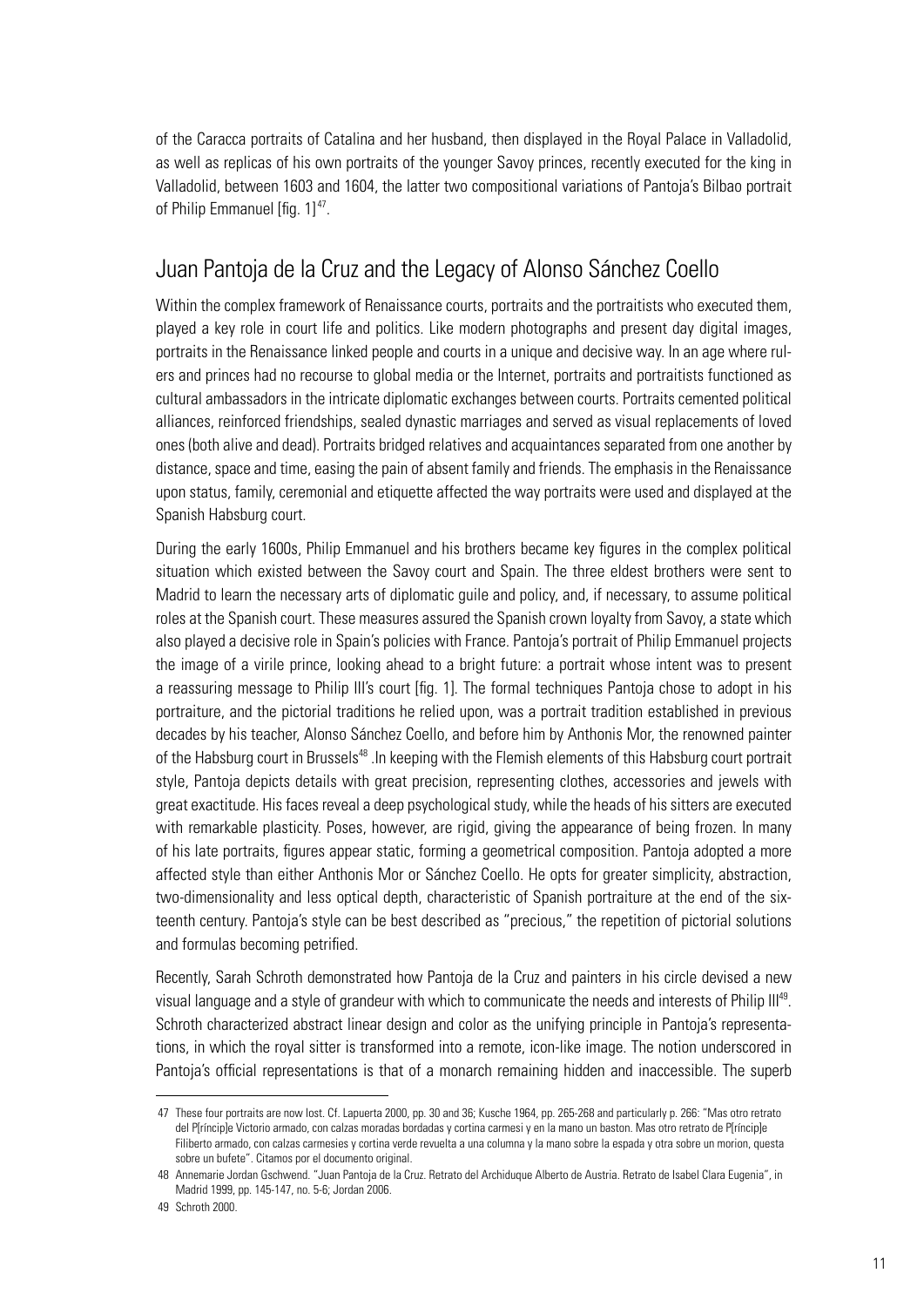portrait of Philip Emmanuel exemplifies the new directives and vision of monarchy Pantoja undertook to delineate for Philip III and his court. His abstraction, however, remains one step removed from the austerity of Sánchez Coello's royal sitters.

Pantoja, born in Valladolid around 1553, moved to Madrid at an early age, to train in the studio of the Valencian painter, Alonso Sánchez Coello<sup>50</sup>, who worked at the Spanish court as portraitist and *pintor de* cámara of the king, Philip II (1527-1598), and his sister, Juana, Princess of Portugal (1535-1573)<sup>51</sup>. On numerous occasions, Pantoja referred to Sánchez Coello as, *mi maestro* 52, probably forming part of his large workshop situated in the Casa del Tesoro, adjacent the Alcázar palace<sup>53</sup>. Until the death of his master in 1588, Pantoja collaborated with Sánchez Coello, as well as, with other painters in his studio: Isabel and Jerónimo Sánchez, Coello's daughter and brother from Benifairó, and the famed miniaturist, Felipe de Liaño. In this period, few works, if any, were signed by Pantoja and he probably assisted Coello in many of his last commissions. Sánchez Coello's shaky signature evidenced in his surviving last letters, leads to believe he was no longer able to manipulate a brush, indicating greater workshop intervention in portraits executed in the last years of his life. After Coello's death in 1598, Pantoja became an independent painter, executing a number of portraits for Prince Philip and Isabel Clara Eugenia, which prompted his appointment as official painter for Philip III.

For this portrait of Philip Emmanuel as prince of Savoy, Pantoja took recourse to a tradition established by Sánchez Coello, who in his long years of royal service, had specialized in the portrayal of royal children and princes. These portraits of children were commissioned by members of the Habsburg royal family to serve various functions. Some images were viewed as personal souvenirs, recording royal children at different stages of growth, development and youth, with replicas often sent as gifts to relatives at other courts. Other portraits of adolescent Habsburg princes were commissioned for a representational purpose, to function as a series within a portrait gallery commemorating the succeeding generation of the dynasty. Juana of Austria owned such a cycle of twenty-one portraits at the Descalzas Reales Convent in Madrid, painted by leading portraitists at the Spanish court: Anthonis Mor, Alonso Sánchez Coello, Cristóvão de Morais, Jooris van der Straeten and Sofonisba Anguissola. All were similarly framed, identical in size (approximately 97 x 85 cm) and painted on the same support (oil on canvas). Juana's portraits of princes, uniform in size and medium, especially the Jooris van der Straeten portrait of her nephew, Infante D. Carlos in armor [fig. 5] still *in situ* at the Descalzas Reales, were commissioned to fit a specific concept, in which family ties and visual genealogies were underscored. The portraits of her own son, prince Sebastian, later king of Portugal, painted at the Lisbon court and sent to her as gifts formed the "crown jewel" of this princely series<sup>54</sup>. D. Carlos's image, as heir to the Spanish throne in 1565, encapsulates pictorial solutions first laid down by Anthonis Mor and Sánchez Coello, and which Van der Straeten, a Flemish collaborator, closely followed: the prince is depicted, three-quarter length, close to the foreground plane, confronting the viewer, while the directional light from the left highlights the richly, decorated armor. The table, upon which Carlos's right hand rests, is covered with red velvet, and both table, velvet cloth and helmet symbolize the prince's majesty and future duties as king and protector of his empire. Carlos's role as military commander and defender is accentuated by the red ribbon on his upper right arm and the resolute manner in which he holds his sword hilt with his left hand.

<sup>50</sup> Jordan 1994; Annemarie Jordan Gschwend. "Alonso Sánchez Coello", in Lisbon 1995, p. 458; Mulcahy 2006.

<sup>51</sup> For documents which refer to Sánchez Coello as "pintor de la Serenissima princesa", since 1557, see Jordan 1999.

<sup>52</sup> Sánchez Cantón 1947, p. 99.

<sup>53</sup> The Casa del Tesoro became the home and studio of royal painters at the Spanish court until the 18th century. For the 16th century, see Jordan 1998, pp. 60-62; Kusche 2003, pp. 339-387.

<sup>54</sup> Jordan 1994, pp. 116-127.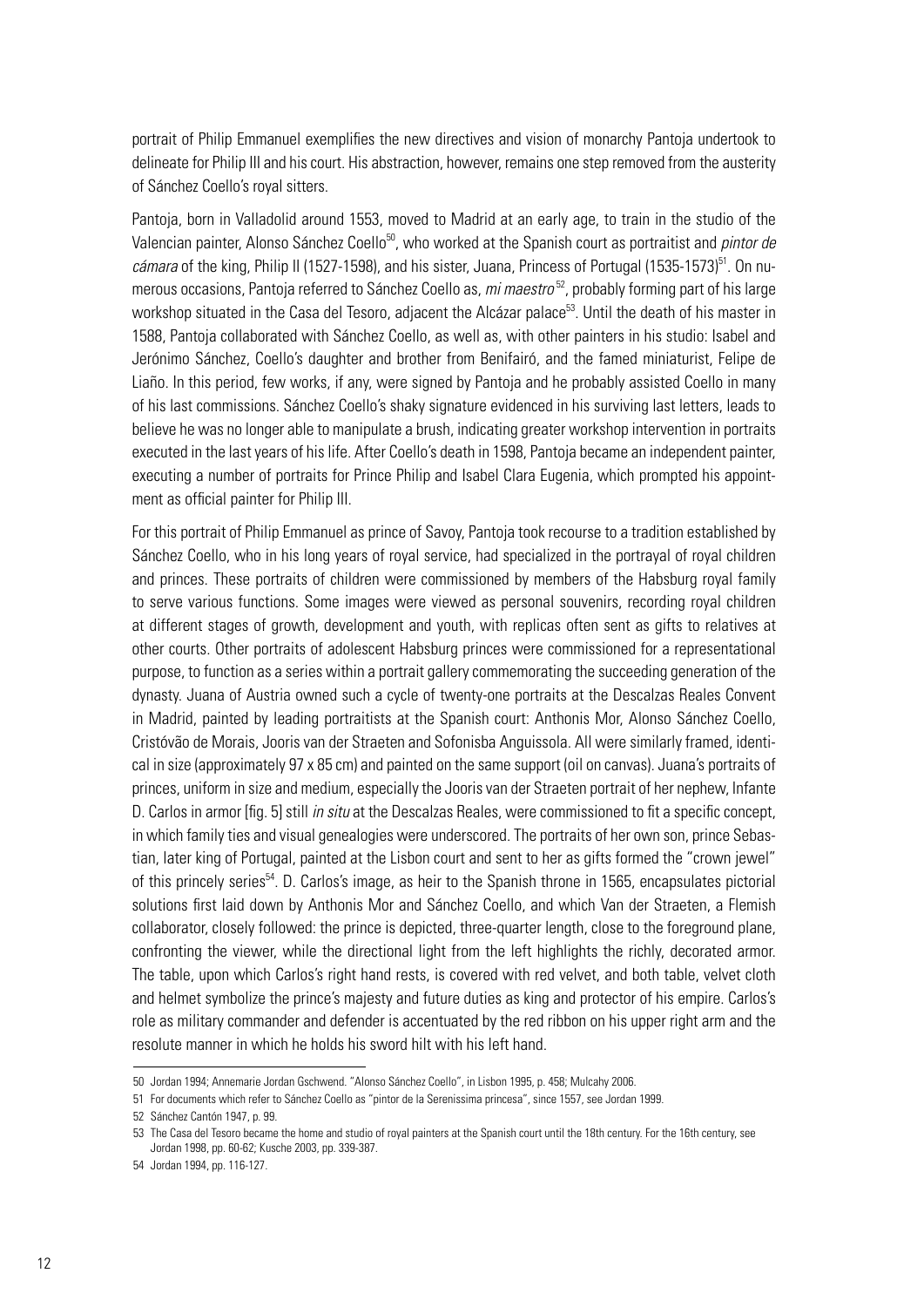

5. Jooris van der Straeten (?-1577) *Portrait of Prince Carlos*, c. 1565 Oil on canvas, 98.5 x 85 cm National Heritage, Monastery of the Royal Discalced Nuns, Madrid Inv. no. 00612065

However, the military portrait *par excellence*, which initially inspired these portraits of princes by Sánchez Coello and Jooris van der Straeten, was the portrait of Philip II of Spain, today in the Palace of the Austrias at El Escorial and completed in 1560, when Anthonis Mor visited the Spanish court for the second time [fig. 6]55. Painted to commemorate Philip's victory at the Battle of San Quentin in 1557, this military image of the king became the quintessential image of a Habsburg ruler and military leader, becoming more famous than the 1550-1551 portrait of Philip, in armor, painted by Titian [fig. 7]. Mor has reduced all extraneous elements, opting for an abstraction Pantoja later favored in his own portrayals. Philip II is contrasted against a neutral background overwhelming the viewer, the only concession made to space, is the green battlefield upon which the king stands. Visual emphasis is placed upon few, but decisive accessories: the armor decorated with Saint Andrew's cross, patron saint of the Order of the Golden Fleece (and the Duchy of Burgundy), the red ribbon and commander's baton, all of which represent a forceful king, with authority and power, worthy of his father, emperor Charles V. This notion is visually underscored here by the inclusion a small scar, deliberately removed from Philip's other portraits, painted on his forehead between the eyebrows, recalling

<sup>55</sup> Recently restored by the Patrimonio Nacional (National Heritage) in 2004, which brought to light the original signature and date ("Antonio Moro Pingebat 1560"), partially covered by later repainting. Glazes also obscured the black background and the *trompe l'oeuil* wooden frame, identical to that depicted in the 1566 Vienna copy by Sánchez Coello (KHM, inv. no. 3995). Philip II donated this portrait to the monastery at El Escorial in 1575, but several contemporary replicas and copies existed. See also Schroth 2004.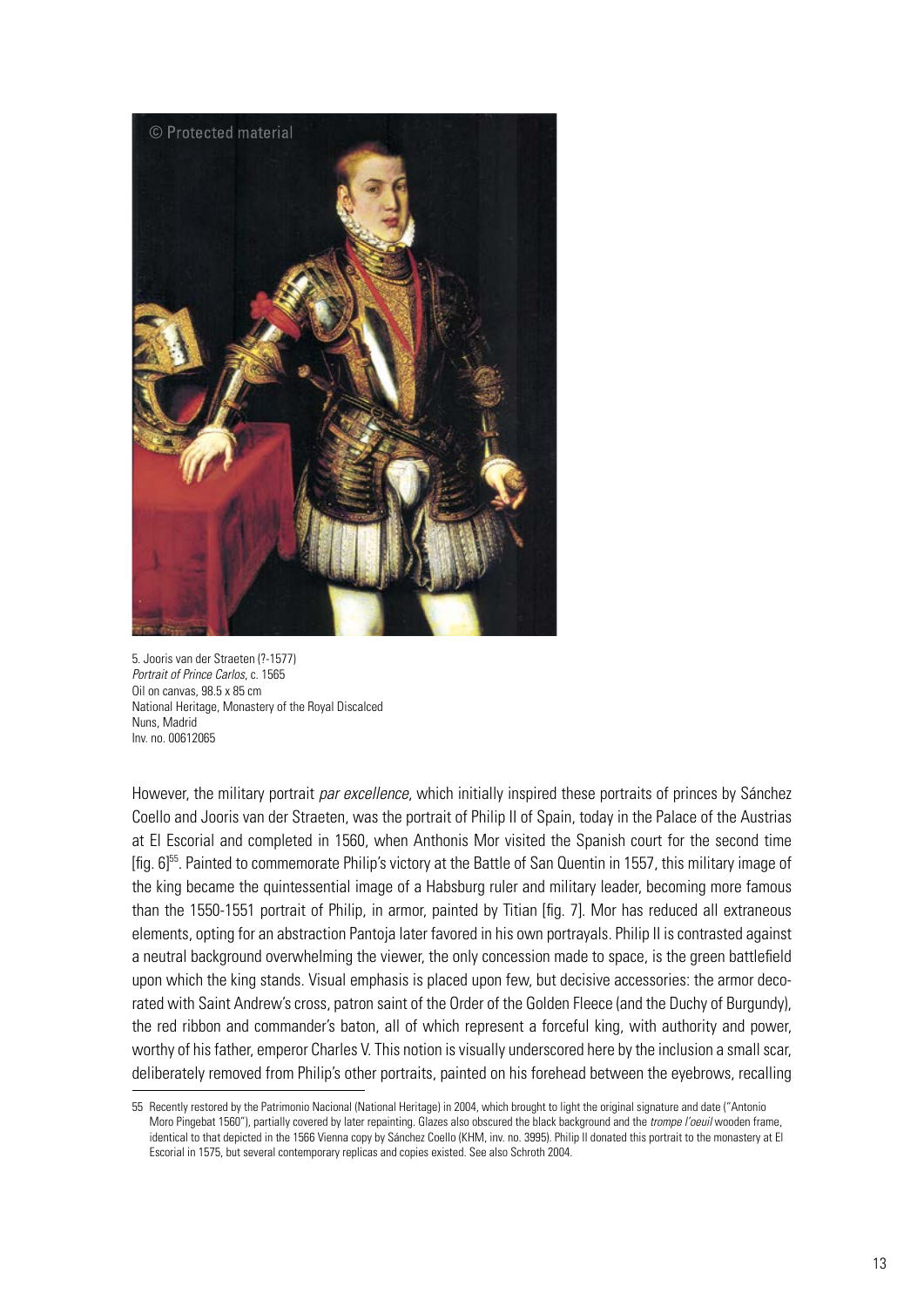

6. Antonio Moro (c. 1516/1519-1576) *Portrait of Philip II with the armor worn at the Battle of St. Quentin*, 1560 Oil on canvas, 200 x 103 cm National Heritage, Palace of the Austrias, El Escorial, Madrid Inv. no. 10014146



8. Antonio Moro (c. 1516/1519-1576) *Portrait of Philip II*, c. 1549-1550 Oil on oak panel, 107.5 x 83.3 cm Bilbao Fine Arts Museum Inv. no. 92/253



7. Tiziano Vecellio (c. 1485-1576) *Portrait of Prince Philip II in armor*, c. 1550-1551 Oil on canvas, 193 x 111 cm Museo Nacional del Prado, Madrid Inv. no. 411



9. Antonio Moro (c. 1516/1519-1576) *Portrait of Emmanuel Philibert of Savoy with the armor he wore at the battle of St. Quentin,* c. 1557 Oil on panel, 110.4 x 94 cm The Royal Collection, Hampton Court, London Inv. no. RCIN 403945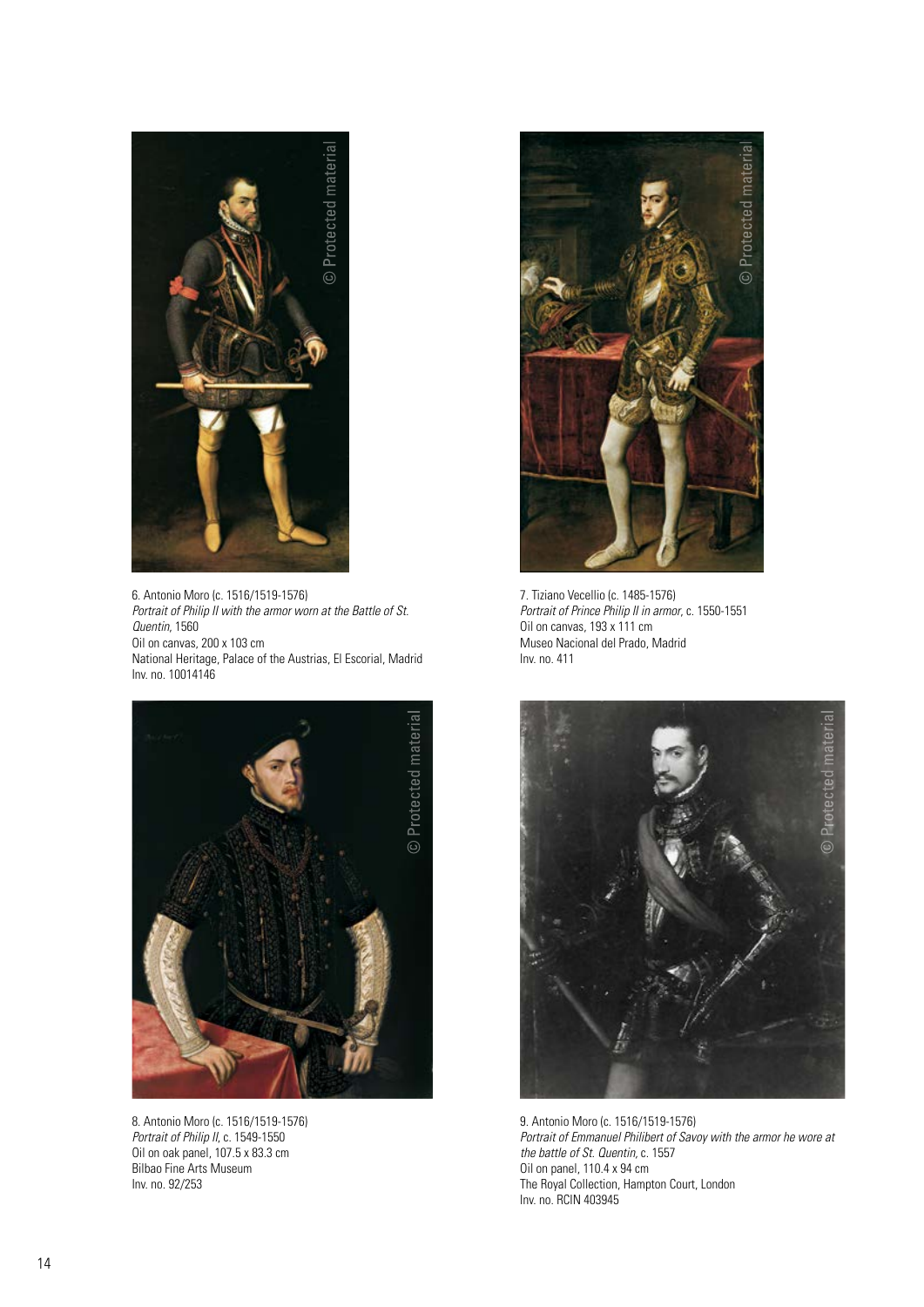a wound received in battle<sup>56</sup>, a detail Pantoja would later faithfully copy. Anthonis Mor was a master of abstraction, and his manipulation of space to project his patron, Philip II, as either the ideal king, capable military leader or educated Renaissance prince, is already evident in his first portrait of Philip executed in 1549, also in the Museum of Fine Arts in Bilbao [fig.  $8$ ]<sup>57</sup>. Equally influential was the portrait of Philip Emmanuel's paternal grandfather, Emmanuel Philibert of Savoy [fig. 9], painted by Mor in 1557, also imaged as a hero of San Quentin, with the armor he wore in battle<sup>58</sup>, subsequently sent to Innsbruck as a gift for Archduke Ferdinand II of Tyrol, wearing the collar of the Golden Fleece and red ribbon, holding the baton of power.

The solutions Mor adopted for the San Quentin portrait are close to those Pantoja made use of in his portrayal of Philip Emmanuel. In fact, Pantoja had been commissioned to copy Mor's portrait for the new gallery of the Pardo palace, and for this purpose a replica depicting Philip II in "the attire he wore at San Quentin," was sent from the Pardo palace to Pantoja de la Cruz in Valladolid<sup>59</sup>. The novelty Pantoja introduces in his Bilbao portrait is the manner in which the Savoy prince is contrasted against the crimson curtain, identical in color to the tablecloth Mor depicted in his earlier portrait of Philip as prince, also in Bilbao [fig. 8]. A portrait of Philip II by Pantoja, today in the collection of Pérez Simón, may resemble the copy Pantoja executed for the new Pardo gallery [fig. 10].

The concepts favored by Anthonis Mor are reinforced in a portrait Pantoja painted of the Spanish heir, the future Philip III [fig. 11], around 1592, when the prince was fourteen years old, however, reinterpreted here in a novel way <sup>60</sup>. Prince Philip is shown full length, positioned deeper in the background space, holding a military baton of power, while the helmet and table are given greater emphasis than in Titian's 1550-1551 portrait of Philip II [fig. 7], or Jooris van der Straeten's portrait of his son, Carlos [fig. 5). This portrait of Philip III as prince and heir is very close to one of prince Philip (III) in Vienna [fig. 12), Pantoja painted almost contemporaneously. All the accessories: helmet, table, armor, sword, gauntlet are in place to project this prince as a brilliant military leader and rightful successor of his sick, elderly father as king of Spain, including the red curtain, theatrically drawn back, as if on a stage, to reveal the prince.

For the Bilbao portrait of Philip Emmanuel [fig. 1], Pantoja looked to earlier precedence in portraits of Habsburg princes, but taking his solutions one step further. The table and prince are placed obliquely to the foreground plane: Philip Emmanuel is oversized and assuming, directly confronting the viewer. The directional light comes from the front, and not from the left, as in earlier portraits by Mor and Sánchez Coello, making the setting and figure bright and more luminous. Philip Emmanuel's right hand forcefully holds the edge of the table, this same gesture repeated by the empty gauntlet resting on the table, while his other hand holds the baton of power. The golden intertwining knots of the red velvet table cloth are shaped to form the "Savoy knot," invariably depicted in other portraits of members of the house, engraved either on armor, as motifs for necklaces or embroidered on clothes. This heraldic device of the Savoy house, understood by contemporary viewers and helpful in identifying sitters, already appears in Giovanni Caracca's earlier portrait of the prince at the age of five, sent to the Spanish court and in the Museo del Prado [fig. 4]. Around his neck, the prince

<sup>56</sup> Vespasiano Gonzaga, a pro-Spanish military figure, had his portrait painted in Brussels in 1559, in half-length armor, today in the Museo Civico, Como. Here, Mor emphasized the *nobilis cicatrix* on his lip, which he received during the siege of Ostia in 1556. See Mario Marubbi. "Ritratto di Vespasiano Gonzaga Colonna", in Naples 2006, pp. 196-197.

<sup>57</sup> See Woodall 1993.

<sup>58</sup> Now in Hampton Court, this portrait was recently published by Kusche 2003, p. 434, fig. 391. For the armor, today in Vienna (Kunsthistorisches Museum, inv. NR. A. 697), see Christian Beaufort-Spontin. "Arnés de Manuel Filiberto de Saboya", in Valladolid 1998, p. 377, no. 189.

<sup>59</sup> Lapuerta 2000, pp. 34-35. In Pantoja's list of paintings excuted for the Pardo gallery, he acknowledges it as a copy after Mor's original, to which he added a crimson curtain and a desk cloth in the same color. This latter detail distinguishes it from the portrait reproduced in the catalogue Pinturas de cuatro siglos 1997, pp. 64-69. Also Kusche 2007, p. 163.

<sup>60</sup> This portrait, now in the Carlos Ahumada Collection in Argentina, formerly at Wildenstein & Co. in New York, was exhibited in 1941 in Toledo, Ohio. See Toledo 1941, pp. 58-59, pl. 34; Pérez de Tudela (in press)\_b; Kusche 2007, pp. 399-400.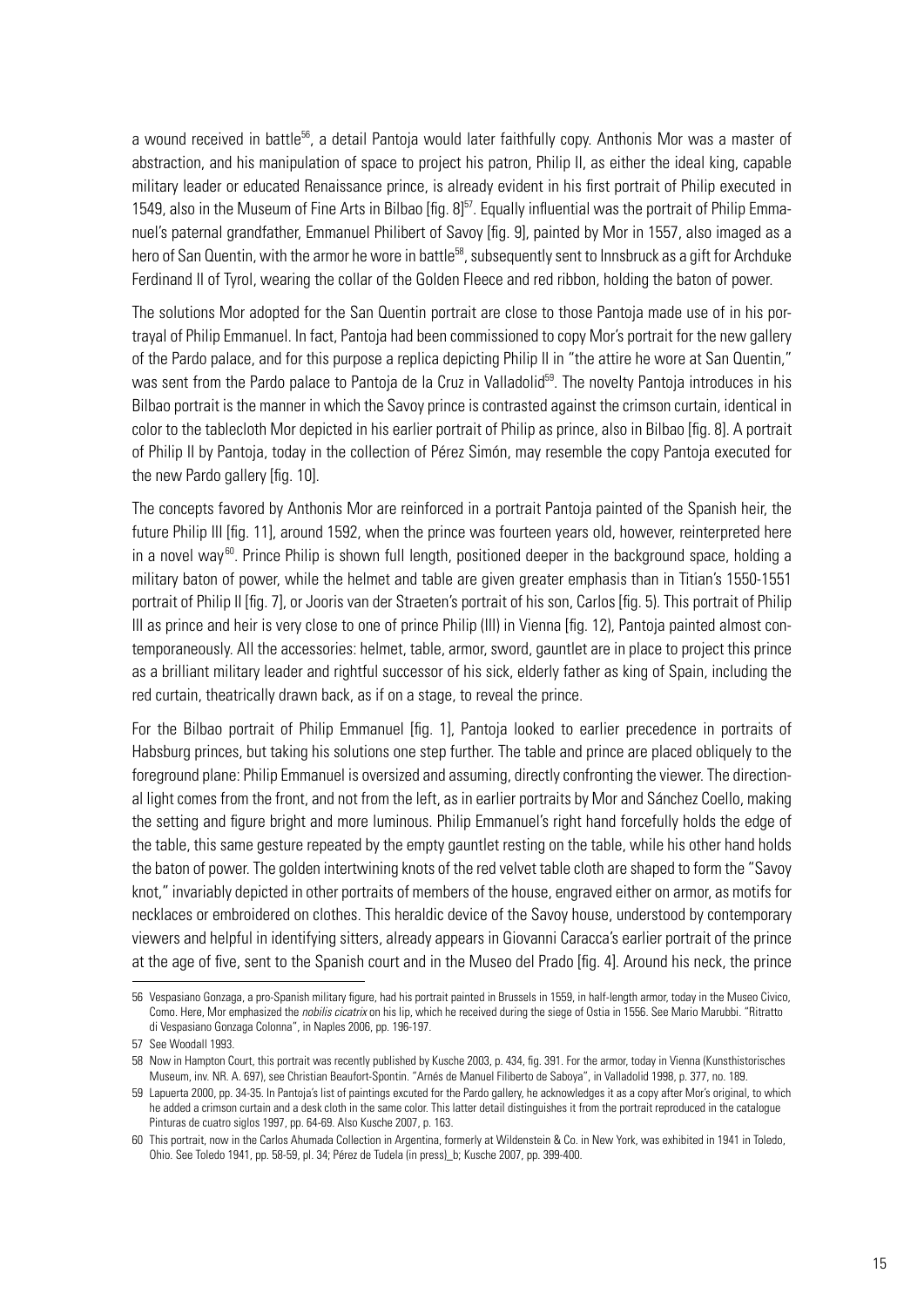

10. Juan Pantoja de la Cruz (c. 1553-1608) *Portrait of Philip II*, c. 1604-1608 Oil on canvas, 110.5 x 89 cm Pérez Simón Collection, México

wears the military order of the *Santissima Annunziata*, the highest order of the Savoy court, bearing the motto: *FERT*<sup>61</sup>, just as in Caracca's portrait of his father, Charles Emmanuel I [fig. 13]<sup>62</sup>. This latter portrait (also in armor) equally could have served as a prototype for Pantoja, as Caracca's portraits of Philip Emmnauel's father were, as discussed further below, were well known through the replicas sent to the Madrid court<sup>63</sup>.

Emphasis has been placed here on the red curtain, recently identified as a section of a tent used for military campaigns, which forms a dramatic, theatrical backdrop, framing the prince<sup>64</sup>. Equal to the curtain, in visual importance, is the damascened armor Philip Emmanuel wears, the most significant iconographic element of this portrait. The richly de-corated and gilded Milanese half-armor is rendered with great exactitude and detail, particularly in the manner in which the light and red curtain are reflected in the blue steel. The armor is rendered here with as much attention to detail as the prince's portrayal.

<sup>61</sup> Most likely, the initials of the mottoes: *Fortitudo Eius Rhodum Tenuit*, *Fides Est Regni Tutela*, or *Foedere Et Religione Tenemur*. Other scholars believe it to be an abbreviation of *fertè*, meaning firmness in old French.

<sup>62</sup> G. Sluiter. "Carlo Emanuele I di Savoia", in Turin 2005, pp. 102-103, no. 16. The Order of the Annunziata was the Savoy equivalent of the ubiquitous Order of the Golden Fleece seen in portraits of the Spanish royal family. The same order was worn by the prince's grandfather, Emmanuel Philibert, in his portrait now at El Escorial (inv. no. 10014157), recently related to Giorgio Soleri. In 1564, a Titian portrait of the elder Emmanuel Philibert (now lost) was once in the Pardo portrait gallery. Kusche 1991a; Kusche 1991b, pp. 270 and 293, fig. 24, suggested this hailed from the collection of Mary of Hungary, and which was painted in Augsburg in 1548.

<sup>63</sup> It should be remembered that Carraca himself was very influenced by the military portraits painted by Alonso Sánchez Coello and Anthonis Mor, especially the San Quentin portrait of Philip II, which the artist saw at El Escorial.

<sup>64</sup> Alexandra Millón Maté. "Príncipe de Saboya. Filippo Emanuele", in Madrid 2005, p. 371.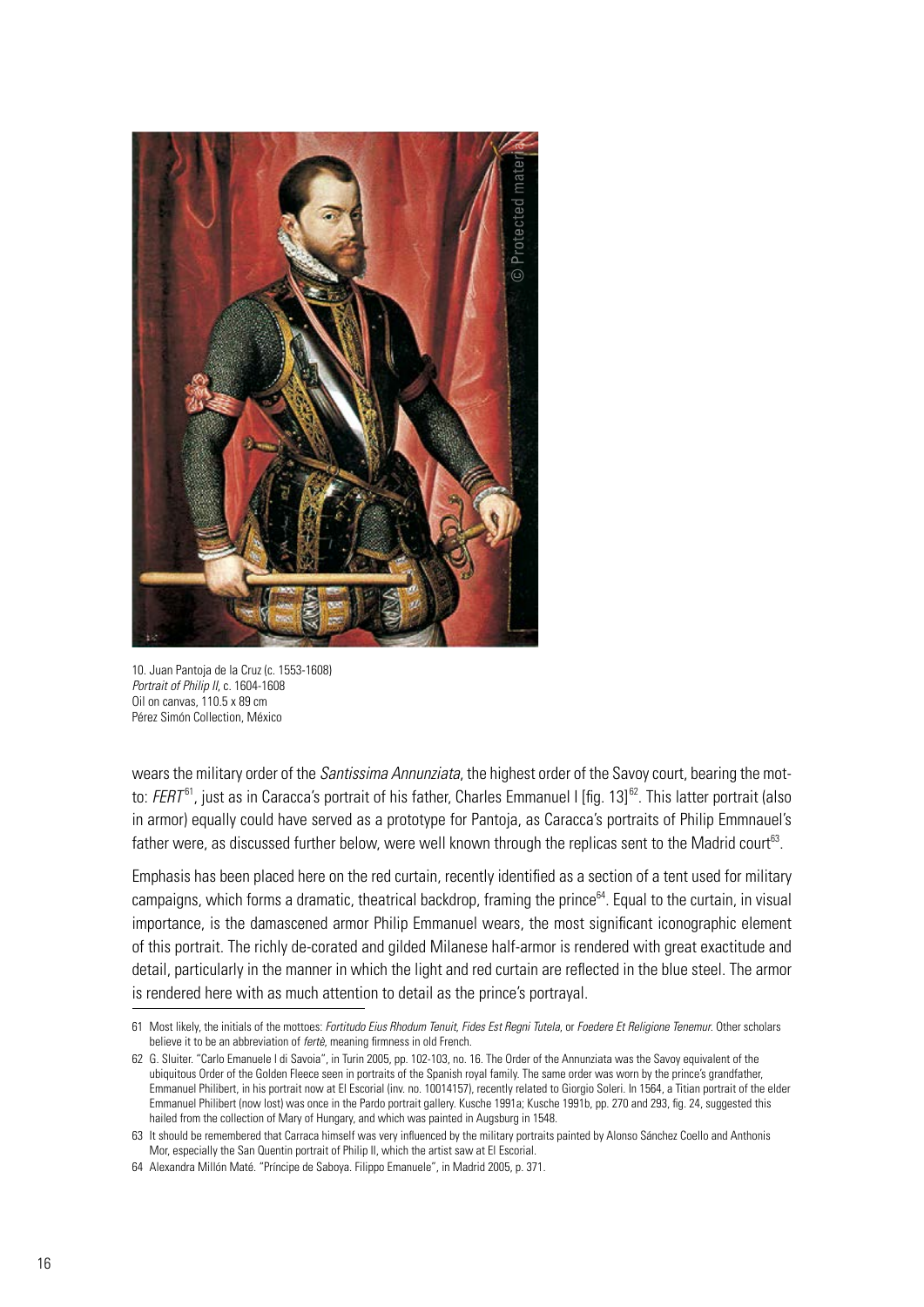

11. Juan Pantoja de la Cruz (c. 1553-1608) *Portrait of Prince Philip in armor*, c. 1592 Oil on canvas, 170.2 x 95.3 cm Photograph courtesy of Wildenstein & Company, Inc., New York Carlos Ahumada Collection, Argentina



12. Juan Pantoja de la Cruz (c. 1553-1608) *Portrait of Prince Philip in armor,* c. 1591-1592 Oil on canvas, 150 x 73 cm Kunsthistorisches Museum, Wien Inv. no. GG 2581

Armor formed a central part of royal collecting at the Spanish and Savoy courts<sup>65</sup>: Philip Emmanuel's father, Charles Emmanuel I, acquired significant pieces from the best Italian armorers, such as the Milanese Pompeo Della Cesa. Many of his pieces are still preserved today in the Armeria Reale in Torino, and he purposely elected to wear specific pieces in his official portraits by Caracca<sup>66</sup>. Collecting armor, in particular parade pieces, reflected not only the wealth and status, but also connoisseurship of the owner. A tour of the Royal Armory (Armería Real)67 in Madrid was obligatory for visiting princes of the *Casa de Austria*, as part of their court education.

<sup>65</sup> It should be remembered the Savoy princes provided the Spanish crown with military aid in its wars against France. The leading role of the prince's grandfather at the battle of St. Quentin, in which Philip II was barely involved, was crucial. His heir continued to lend military support during his marriage to Catalina Micaela.

<sup>66</sup> Cf. Schroth 2004, pp. 112-126, who details the symbolism of armor as: war, authority, courage, victory, power, rank, status, entitlement and wealth.

<sup>67</sup> In 1571, for instance, after a mass held in the Descalzas Reales convent and a meal in the Alcázar palace, Ana of Austria, her brothers Albert and Wenceslaus, along with Philip II's daughters, visited the Real Armería, as the Marquis of Ladrada informed Philip II (Madrid, 31 March 1571. British Library, Additional Ms. 28354, f. 166). Prince Philip (III) would often visit the armory, just before the death of his father. The author should like to thank Bernardo García for the latter information.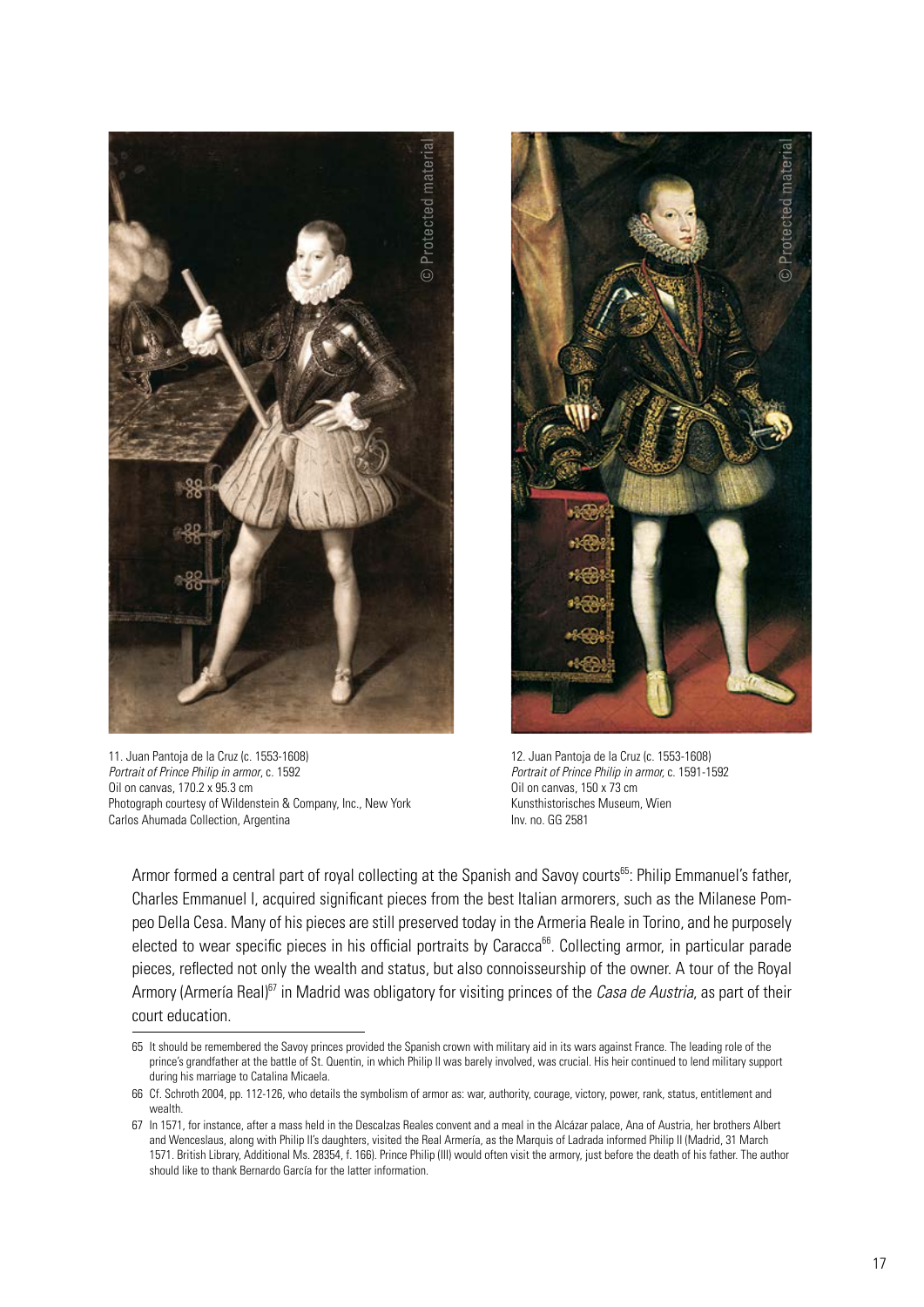

13. Giovanni Caracca (Jan Kraek) (active between 1568 and 1607) *Portrait of Charles Emmanuel I of Savoy*, c. 1590-1591 Oil on canvas, 194 x 108 cm Museo Civico Casa Cavassa, Saluzzo, Italy Inv. no. OA 21

When his three sons arrived in Spain in 1603. Charles Emmanuel I sent his brother-in-law, Philip III, a sumptuous present, comprising of Milanese armor<sup>68</sup>, garnitures (pieces of interchangeable armor) for man and horse, weapons and fire arms, officially presented to the king on 3 September in Valladolid, given in the expectation his sons would be given a favorable reception. This set of armor, part of which is still extant today in the Armería Real in Madrid, dates from 1585. Its high artistic value and rich decoration represented a dignified gift worthy of Philip III's personal armory, which also housed dynastic pieces once belonging to Charles V and Philip II<sup>69</sup>. Charles Emmanuel fostered the hope, should Philip III remain without an heir and whose own first son was born in 1605, the succession of the Spanish crown would fall to his sons. His diplomatic gift of incomparable pieces was intended to persuade the Spanish king, a great amateur of armor, in this direction. This parade armor, not intended for use on the battlefield, later became the most priceless objects of the Madrid armory.

Pantoja's portrait of Philip Emmanuel as the future heir of the Spanish throne, in armor, holding the general's baton, was intended to promote him as a forceful ruler who would later lead his armies with authority. Nevertheless, the Spanish court was aware the young prince was dedicated more to equestrian exercises and the outdoors, rather than his studies, and sought to image the physical nature of his personality in this portrayal. At this juncture of the Savoy prince's life, this expensive, decorative armor can be better understood as ceremonial parade armor, worthy of his princely rank but not intended for real use, strictly worn for court entertainments, such as tournaments and jousts, which mirrored real combats<sup>70</sup>. Much of the damascened decoration seen here in the vertical bands: the dragons, cherubs, harpies with outspread wings, military

<sup>68</sup> This armor was probably commissioned in honor of Charles Emmanuel's marriage to Philip II's daughter, Catalina Micaela.

<sup>69</sup> Geneve 2003, pp. 489-491, no. 87. See also corresponding records in Turin 2007a.

<sup>70</sup> Cf. Schroth 2004, p. 126, who discusses, that at this date, armor at Philip III's court had evolved into spectacular male body jewelry.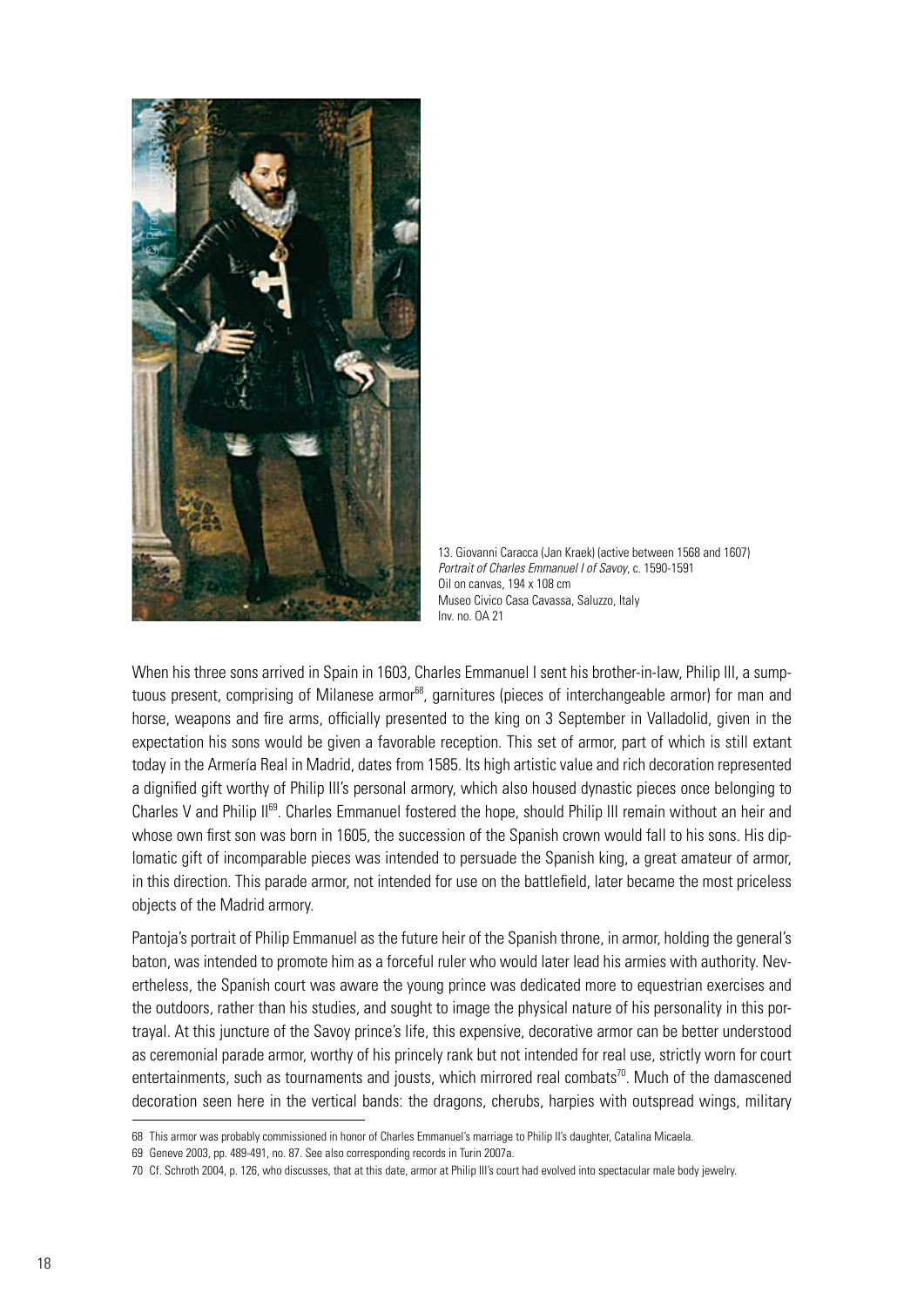

14. Attributed to Giorgio Soleri (?-1587) *Portrait of Emmanuel Philibert of Savoy*, c. 1570-1575 Oil on canvas, 114 x 90 cm National Heritage, Palace of the Austrias, El Escorial, Madrid Inv. no. 10014147

trophies, four-leafed flowers with damascened décor, or the medallions with armed figures, beside other details of the allegorical imagery [fig. 15], bears a strong resemblance to the armor worn by Philip III in his Pantoja portraits as a prince (figs. 12 and 16]. Rather than wearing armor decorated with the Savoy knot, which the prince would have normally done at his natal court<sup>71</sup>, or opting to wear the Milanese armor executed by the Master of Castello, replete with heraldic emblems and crossed palms under a crown, today in the Armería Real in Madrid, which the Savoy prince once owned<sup>72</sup>, a deliberate decision to wear this particular Italian armor was taken [fig. 17]<sup>73</sup>. On the one hand, it was easier for Pantoja to depict armor previously portrayed in his 1591 and 1594 portraits of Philip III as prince. Painting armor Pantoja was already familiar with, avoided subjecting the Savoy prince, fully immersed in court life at Valladolid, to long portrait sessions. On the other, wearing armor which belonged to his uncle seems intentional, underscoring blood ties linking him to the Spanish monarch, who probably consented his nephew be depicted in his personal armor. Aside from the half armor worn on top of the coat of mail, and despite its three-quarter length, one discerns that Italian costume, favored in the prince's earlier portraits, has been abandoned here for the latest Spanish fashion, another visual evidence for the Savoy prince's complete integration at his uncle's court. He wears a ruffled, oversized collar, or *lechuguilla*, and extended pants which are embroidered and slashed. Philip Emmanuel's portrait reflects the new elegance and grandeur of Philip III's court, a pictorial reaction to the severe portrait style promoted earlier by Philip II and exemplified by Anthonis Mor and Alonso Sánchez Coello<sup>74</sup>. It is tragic Philip Emmanuel could not fulfill the expectations awaited of him, cut short by his premature death in 1605, the year the future Philip IV was born.

<sup>71</sup> For example, see the portrait in the Racconigi palace (inv. no. 1951, no. 5527) or the one in which he appears with his brothers reproduced in the Caracca exhibition catalogue (Turin 2005, p. 38, fig. 21). New suits of armor were commissioned from Pompeo della Cesa in Milan for the three princes shortly before they left for Spain, although in July 1603, when they had arrived in Barcelona, this commission had neither been paid for, or even begun, as noted by Bava 1995, p. 279.

<sup>72</sup> Turin 2007a, vol. II, p. 43, no. 2.30 (no. inv. A. 360/368).

<sup>73</sup> This Milanese armor, similar to work by Pompeo della Cesa, could have been sent to Prince Philip (III) by the Duke of Terranova. For the identification of the armor he wears in the Vienna portrait with a suit still extant in the Real Armería in Madrid (B-6, inv. no. 19000311), see Terjanian 2007. We are grateful to Terjanian and Álvaro Soler del Campo for their interesting observations on these pieces. Kunsthistorisches Museum, Vienna, Gemäldegalerie (inv. no. 4286) has another portrait of Prince Philip painted by Pantoja in 1594, with similar armor.

<sup>74</sup> Cf. Schroth 2004, p. 130.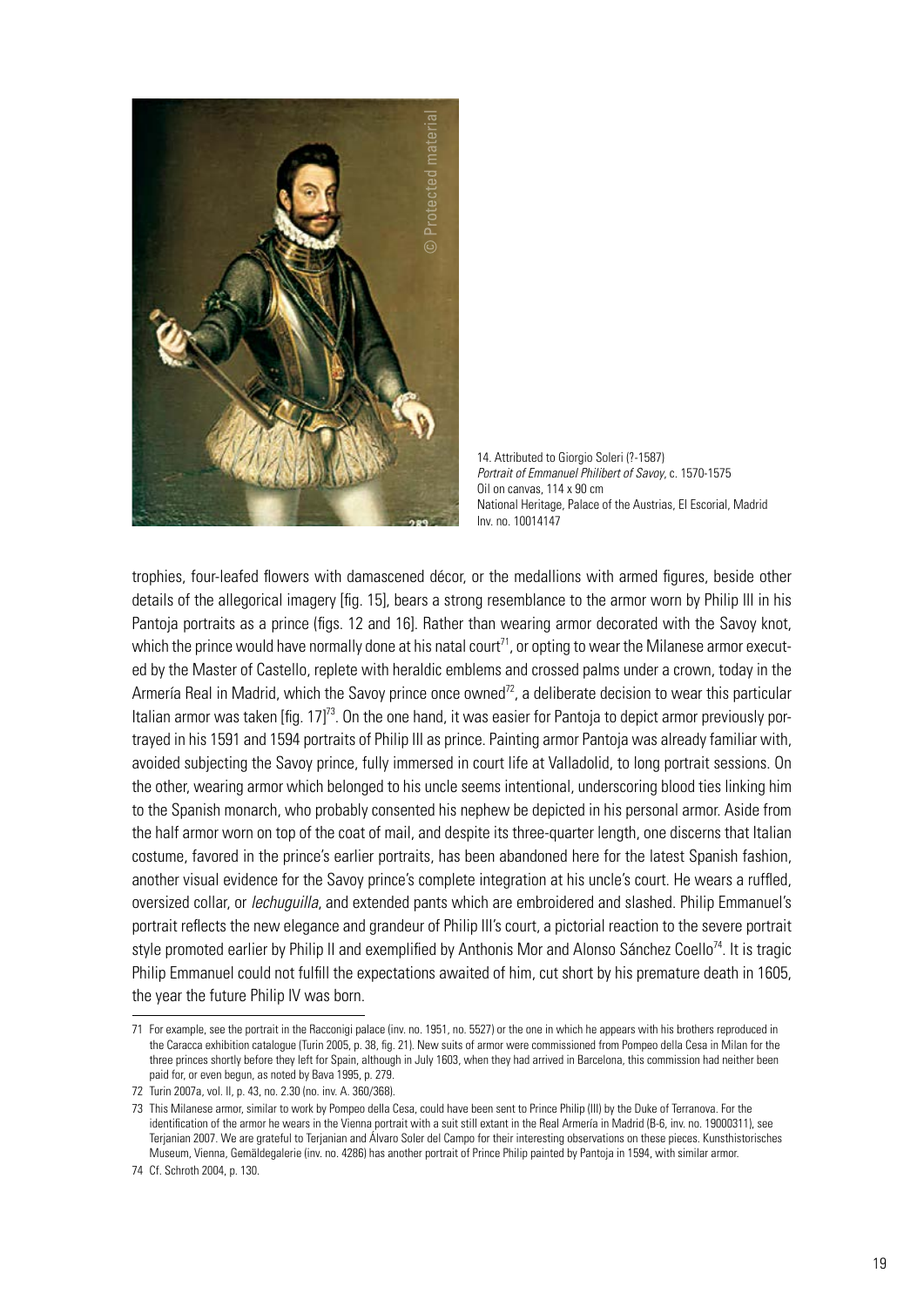

15. Juan Pantoja de la Cruz (c. 1553-1608) *Portrait of Philip Emmanuel of Savoy*, c. 1604 Bilbao Fine Arts Museum Detail



16. Juan Pantoja de la Cruz (c. 1553-1608) *Portrait of Prince Philip in armor*, 1594 Oil on canvas, 185 x 94 cm Kunsthistorisches Museum, Wien Inv. no. GG 4286



17. Anonymous Italian *Armor worn by Philip III as a prince,* late 16th century Steel, etching and giltwork, 36.5 x 36 cm (Breastplate) National Heritage, Royal Armory, Madrid Inv. no. 10036969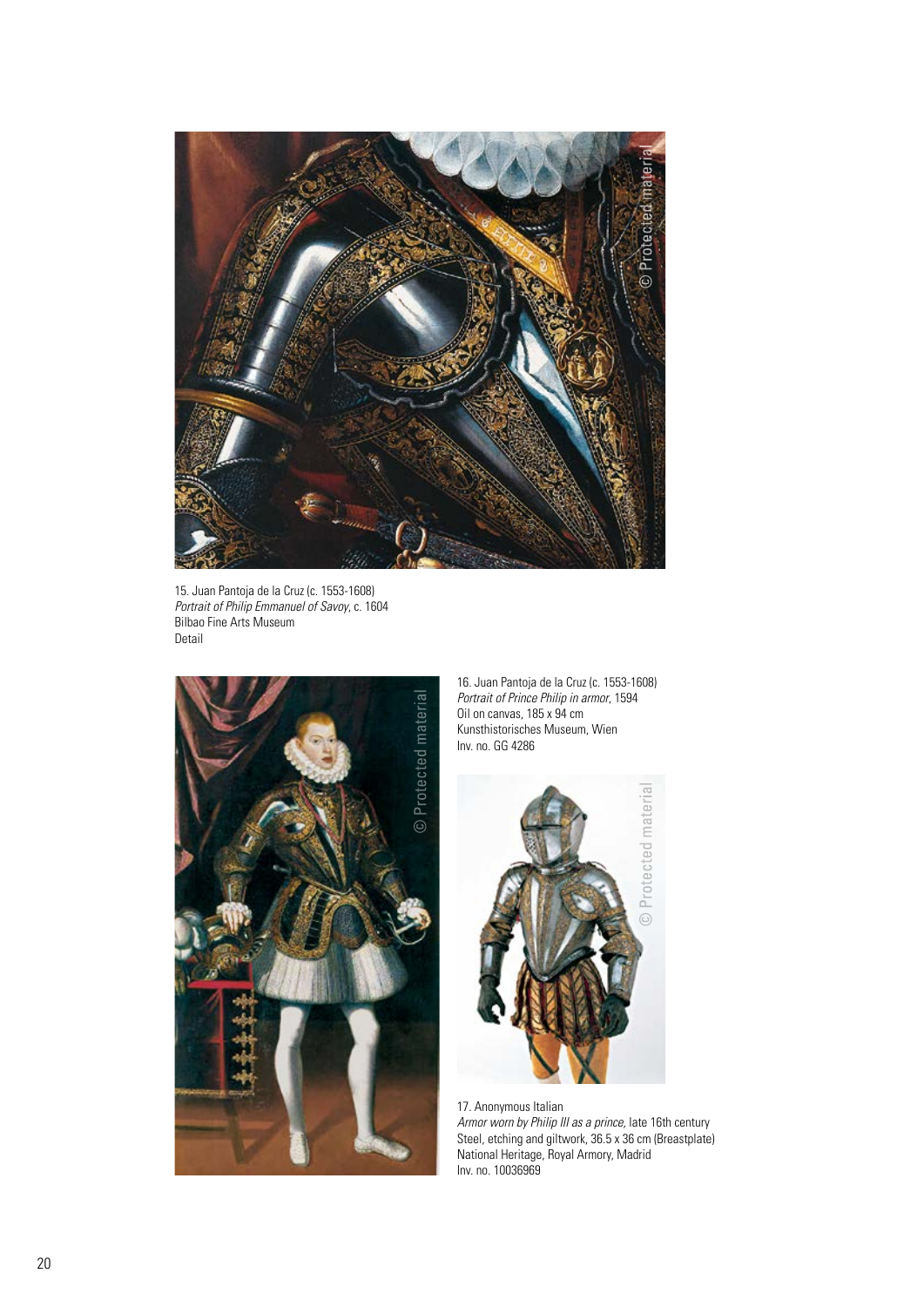# The Life of the Princes at the Spanish Court

It is impossible to conclude this essay, without outlining details of the background and sojourn of the Savoy princes at the Spanish court. Philip Emmanuel's grandfather, Emmanuel Philibert of Savoy (1528-1580), who was extremely close to Charles V and later Philip II, played a fundamental role, during these reigns, in Spanish diplomacy in regards France. His son, Charles Emmanuel, sustained his loyalties to Spain, by sealing a marriage with the youngest daughter of Philip II, Catalina Micaela, in 1585. In 1579, the elder Duke sent his court portraitist, Giorgio Soleri<sup>75</sup>, to Spain, who remained there until 1580, when the painter returned to Savoy with nineteen finished and unfinished portraits. After his visit, an exchange of portraits between the two courts began<sup>76</sup>, culminating in those intended to conclude the marriage with Catalina Micaela. In 1591, as we have discussed above, Caracca accompanied the younger Duke to Madrid, and in this same year, a number of portraits of Philip II's grandsons dispatched to Spain, were well received, as Mario Humolino reported back to the Duchess Catalina<sup>77</sup>. One of these is the portrait in the Museo del Prado [fig. 4). The younger Duke of Savoy returned to Turin with portrait copies of the four wives of Philip II and one of Charles V's spouse, while leaving Caracca in Spain, where he portrayed Philip II and his sons at El Escorial, to the great pleasure of the king. After recuperating from a grave illness, Caracca returned to Italy in 1592, via Genova, with twenty-four portraits in his baggage of Catalina Micaela's family and ladies in her sister's household. Since 1591, Isabel Clara Eugenia had decorated her oratory, in the Alcázar palace in Madrid, with a small portrait gallery of her sister and nephews, the latter images even outfitted with green curtains to protect them<sup>78</sup>. Until her death, Catalina kept her sister well-informed of the welfare and development of her children and regularly sent her portraits of them. However, Isabel's portrait gallery was distinct from that described by Cuelbis in 1599, the latter more official and political in character. Not surprisingly, Philip III was equally well-informed about his nephews before their arrival in Valladolid in 1603. Not only portraits, but also, presents were exchanged between the two courts: exotic objects, clothes, jewels and religious images, such as those of the Holy Shroud and drawings of the sanctuary of Miraflores or the Madonna of Mondovi, whom Philip III was especially devoted to, ever since his sister Catalina sent their father an image in  $1579^{79}$ .

When the Spanish visit of the Savoy princes had been decided in 1603, they were received in Barcelona by Giacomo Antonio della Torre, who traveled ahead with their luggage and belongings necessary for their service and household<sup>80</sup>. After their arrival in June that same year, they set out to meet the king in the environs of La Ventosilla<sup>81</sup>, a country estate owned by the Duke of Lerma near Burgos, and where they later frequently joined the king for hunting excursions. The princes resided in Valladolid in the *Palacio Viejo*, the residence of the Duke of Benavente, which was connected to the "new" palace, where the Spanish monarchs lived, by a passageway often used by the king to visit the princes, and which during their stay had been nicknamed: "de los príncipes de Saboya"<sup>82</sup>. Permission had been asked of their uncle to exercise the same activities they

<sup>75</sup> Pérez de Tudela 2001, p. 487; Baudi di Vesme 1963-1982, vol. III, p. 994. Portraits of the then Prince of Piedmont, Charles Emmanuel, similar to one Sánchez Coello painted for Argote de Molina, were already circulating in Spain in 1571. Zarco del Valle 1870, pp. 245-249.

<sup>76</sup> For instance, the portrait of Philip II sent to the Duke in 1583 (ibid., p. 487) or one of the *infanta* Catalina which arrived in Turin in 1584 (Bouza 1998, p. 100).

<sup>77</sup> 12 May 1591. Baudi di Vesme 1963, vol. I, p. 263. More information on the painter's sojourn at the Spanish court, see p. 264. The passport and *cédula de paso* (export licence) for the Duke's return to Italy, in Archivo Histórico Nacional (AHN), Consejos, libro 2336, XCVII.

<sup>78</sup> This subject is dealt with at greater length in Pérez de Tudela 2010.

<sup>79</sup> Confirmed by the inscription in Alonso del Arco's painting in the Convent of the Capuchins at El Pardo, in which the dedication to the Virgin was changed to that of the Consolation. Patrimonio Nacional (National Heritage), inv. no. 00730011. Philip II's *Madonna di Mondovi* (1595) is in the Sacristy at El Escorial, inv. no. 10034631.

<sup>80</sup> AHN, Consejos, libro 2303, f. 124. For their reception in the city, see Cabrera de Córdoba 1857, p. 182.

<sup>81</sup> Cabrera de Córdoba 1857, p. 187.

<sup>82</sup> Bartolomé Joly in García Mercadal 1999-, vol. II, p. 727. For the Savoy princes's residency and the royal councils held in the palace of the Counts of Benavente in Valladolid, see Veiga 1989, p. 64. The authors should like to thank Mercedes Simal for her clarification of this matter.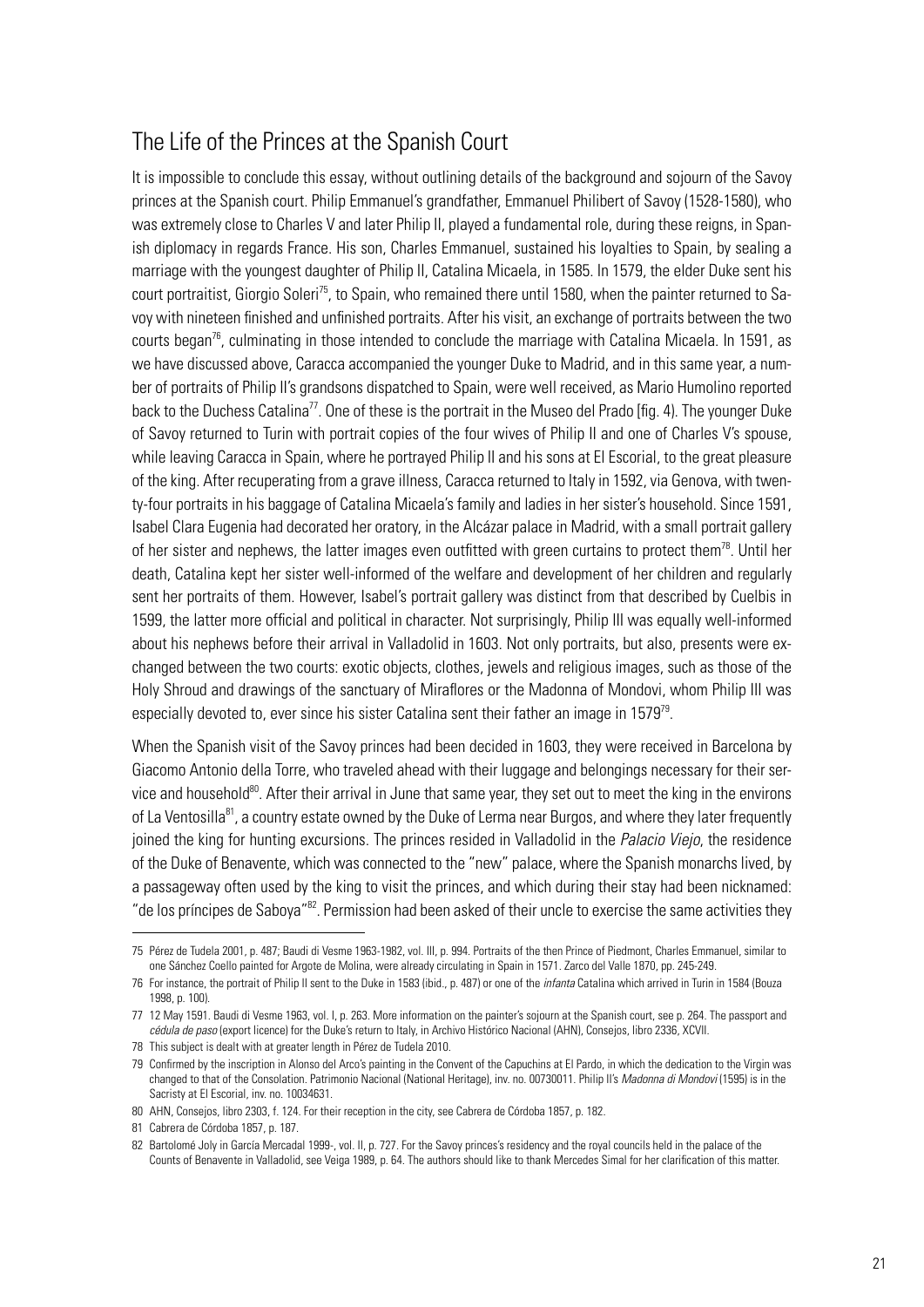

18. Attributed to Giovanni Caracca (Jan Kraek) (active between 1568 and 1607) *Portrait of Vittorio Amedeo at the age of eight*, 1595 Oil on canvas, 118.1 x 92.7 cm Collezione Marco Voena, Italy

were used to in Turin: equitation<sup>83</sup>, a ballgame called *pelota*, training with arms, tilting lances and jousting, and a cloth canopy was erected at the rear of their palace, under which they could practice these disciplines. During their first year, the princes joined the king in all state ceremonies, Philip Emmanuel always at the side of Philip III. In November 1603, they traveled with the royal family to San Lorenzo El Escorial, where they stayed several days longer to admire its treasures. They also visited the royal palaces at El Pardo and Madrid, where they lodged at the monastery of San Jerónimo<sup>84</sup>. From there, they followed the king to Valencia<sup>85</sup>, Cuenca and Guadalajara, returning to Madrid the following year. When the court moved from El Pardo to El Escorial in the early months of 1604, a disastrous fire broke out at the Pardo palace destroying the famed portrait gallery. Philip III decided to replace this with a new one, intending to include a portrait of his eldest nephew he had commissioned from Pantoja de la Cruz. By March 1604 they returned to Valladolid, where the princes partook in all important royal events, such as entertainments in the Ribera palace, where the *Conquest of Tunis* tapestry cycle was displayed, and in processions of the Corpus Christi. The youngest of the three brothers was granted the title of Prior of the Order of St. John of Malta, which was celebrated in a chapter held in July 1604 in Valladolid. In return for the many court festivities and fêtes held in their honor, the princes paid for a stuffed dummy or footman (*estafermo* or *paquin*) 86 to be displayed in front of the palace entrance, staging an event attended by the king and his court. For the latter, the princes planned and practiced for months, preparing their attire, decorations and inventions, even purchasing special lances in Barcelona. On 20 September 1604 the king returned with his nephews to El Escorial, and afterwards El Pardo, Aranjuez, El Bosque in Segovia, La Ventosilla and Lerma. Thus, it can be concluded Pantoja painted the portrait of Philip Emmanuel after the Pardo palace fire, when the prince returned to Valladolid in March

<sup>83</sup> On 6 September 1603, the Medici ambassador Cosimo Concini related to Belisario di Francesco Vinta, from Valladolid, how, on the previous day, Philip III had gone to visit his nephews, who presented him with a special jumping horse, which Philip Emmanuel handled quite adeptly. Archivio di Stato di Firenze (ASF), Mediceo di Principato, 4932, f. 58. F. 59 also contains a description of the princes's evening entry.

<sup>84</sup> Cabrera de Córdoba 1857, pp. 194-197. Much information on the life of the princes in Valladolid is derived from this source.

<sup>85</sup> Although the King did not dance at the New Year's celebration in 1604, in Valencia, his nephews did (and very gallantly apparently), in particular, Philip Emmanuel and Emmanuel Philibert, as a Medici missive from 4 January relates. ASF, 5053, f. 205.

<sup>86</sup> A revolving dummy with a shield in the left hand and a chain with balls, or sandbags, in the right, which, when the players hit the shield with their lances in passing, the dummy would swing round wildly, hitting less agile riders with its balls or bags as they rode past.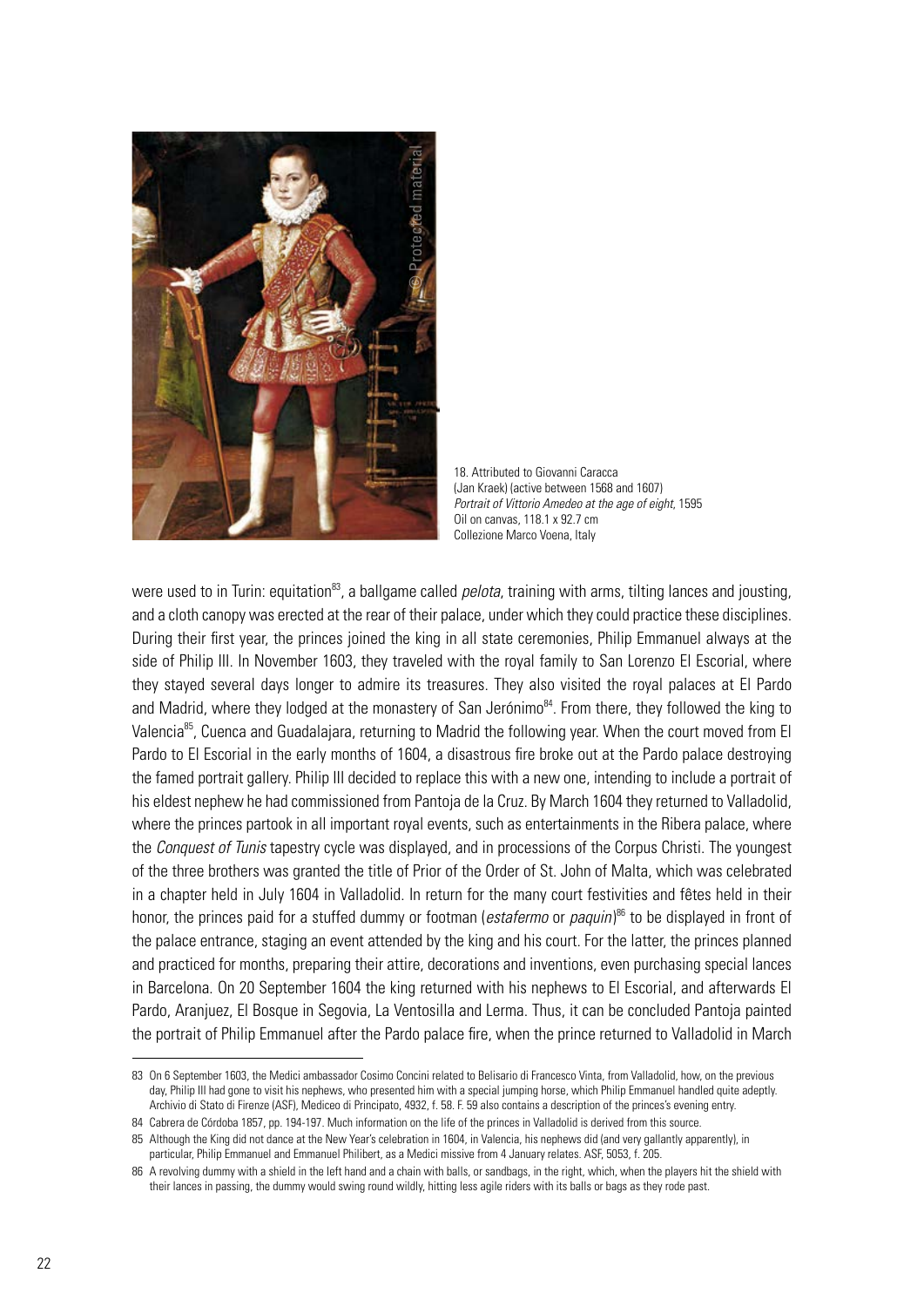1604 and before he traveled with the royal entourage that following September. At the beginning of 1605, Philip III planned to travel with his nephews to La Ventosilla, this trip however cancelled, until February 3, because the two elder brothers had contracted measles and smallpox. The eldest, Philip Emmanuel, died on February 9. The court declared mourning<sup>87</sup>, transferring his body by royal decree to El Escorial on 12 February for burial. His brother Vittorio [fig. 18] was declared heir and Prince of Piedmont, granted, that same year, the honor of acting as godfather of the future Philip IV.

The two surviving brothers, after their recovery from illness, made a pilgrimage to the Christ of Burgos and shortly thereafter reintegrated themselves at the Valladolid court. The first official event they partook in was the baptism of Philip IV, whose third name, Victorio, was given in honor of his godfather. During the signing of the peace treaty with England, also celebrated in Valladolid, the two brothers took part in an equestrian game called, *juego de cañas*, and on 13 June 1605, they formed part of a quadrille of a tournament, sponsored by Philip III, intended to be enacted on a platform in front of the royal palace. This fête was cancelled, but the king reimbursed his nephews for their expenses. The building of a new room connecting the royal palace with the church of San Pablo, decorated by leading artists at court, was inaugurated with a ball and masque in which the two brothers also participated. That summer of 1605 they lived in the vicinity of Lerma, where, with the complicity of the queen, they played a joke on the court jester, Alcocer. In the autumn, they accompanied Philip III for hunting expeditions at La Ventosilla. In 1606 they moved with the rest of the court to Madrid and were housed in the Alcázar palace, and on 14 June 1606, they departed from Madrid to return to Italy, accompanied for part of their voyage by the king. At one point, it was expected the youngest, Emmanuel Philibert, the Prior of the Order of St. John, would return to Spain in September 1606, with several of his younger brothers; however, these plans were abandoned in view of the pro-French policies cultivated at this date by Charles Emmanuel I.

During the stay of the Savoy princes in Spain, the tradition of sending gifts between Madrid and Turin was maintained, having reached its apex when their father married Philip II's daughter, until her death in 1597. In 1604<sup>88</sup>, the brothers sent the Duke of Savoy ceremonial clothes, arms and plate for his service, and just before leaving the Spanish court, also horses and exotic animals<sup>89</sup>, much appreciated in Italy, as were other Oriental wares<sup>90</sup>. These gifts were distinct from the luxury goods and belongings the brothers took back to Turin upon their return in 1606.<sup>91</sup> Their father, in reciprocation of gifts received from Spain during their residency<sup>92</sup>, sent his sons from Turin foodstuffs, arms, clothes, plumes for hats, and artistic objects, such as paintings. These were to be distributed at the Spanish court as gifts, to cultivate important court

<sup>87</sup> As reported by the Mantuan Ambassador, Celerio Bonatti, to Vicenzo I Gonzaga, Valladolid, 10 February 1605. Archivio di Stato de Mantua, b. 607, f. 792-793.

<sup>88</sup> *Cédula de paso* (export licence), Valladolid, 17 June 1604. AHN, Consejos, book 2303. Among other things, the princes sent in the care of their ambassador, Giacomo Antonio de la Torre, a cloak embroidered with the Order of the Annunziata, a gold collar with the same order, worth two hundred ducats, a sword with black and blue nielo work, six tall silver church candlesticks engraved with the princes's coats of arms weighing seventy marks *(marcos),* two gilded *brinquiños* with a silver tray, weighing five marks *(marcos)* each, and two ounces of musk stored a lead casket, to prevent the spilling of liquids. The above sword may once have belonged to Diego de Córdoba, Philip II's Master of Horse, who died in 1598, and which the princes sent to their father in August 1604, along with two crossbows for their sisters. See Bava 1995, p. 280, note 71.

<sup>89</sup> Emmanuel Philibert of Savoy already had an agent in Spain, Simón Ribeiro, who supplied him with exotic objects. These animals and luxury goods, which arrived in Turin regularly, were objects Catalina Micaela loved since her childhood. Her children and her husband would have been familiar with such wares before their trip to Spain. The horses, monkeys, zebra skin and portrait of a zebra were transported by Juan Jacome Viso: "dos micos pequeños de la India, un pellejo de zebra listado de blanco y negro y un lienço pintado de la misma zebra...", La Ventosilla, 31 October 1605, AHN, Consejos, book 2304, f. 90.

<sup>90</sup> *Cédula de paso* (export licence), La Ventosilla, 31 October 1605. AHN, Consejos, book 2304, f. 91v.- 92, the Marquess of Cangli, the Duke's ambassador extraordinary, took with him: "dos piedras veçares gruessas contrahechas de peso de hasta una libra de valor de quarenta ducados [...]", ambar, almizcle, "ocho vandejas de la India chicas y dos cocos [...] un rosario de calambuco con unos extremos de filigrana".

<sup>91</sup> *Cédula de paso* (export licence), Madrid, 10 July 1606. AHN, Consejos, book 2304. Cabrera de Córdoba 1857, p. 284, recounts the princes's delight on leaving Madrid for Barcelona, on 14 July 1606, after Philip III presented them with many fine jewels, and ten horses with harnesses worth more than thirty thousand *escudos*.

<sup>92</sup> *Cédula de paso* (export licence), Valladolid, 17 February 1605, Philip III to Cardinal Colonna, Viceroy of Aragón. AHN, Consejos, book 2304, f. 42-43, for shipment of cheeses, robes, feathers, paintings, arquebuses and pistols.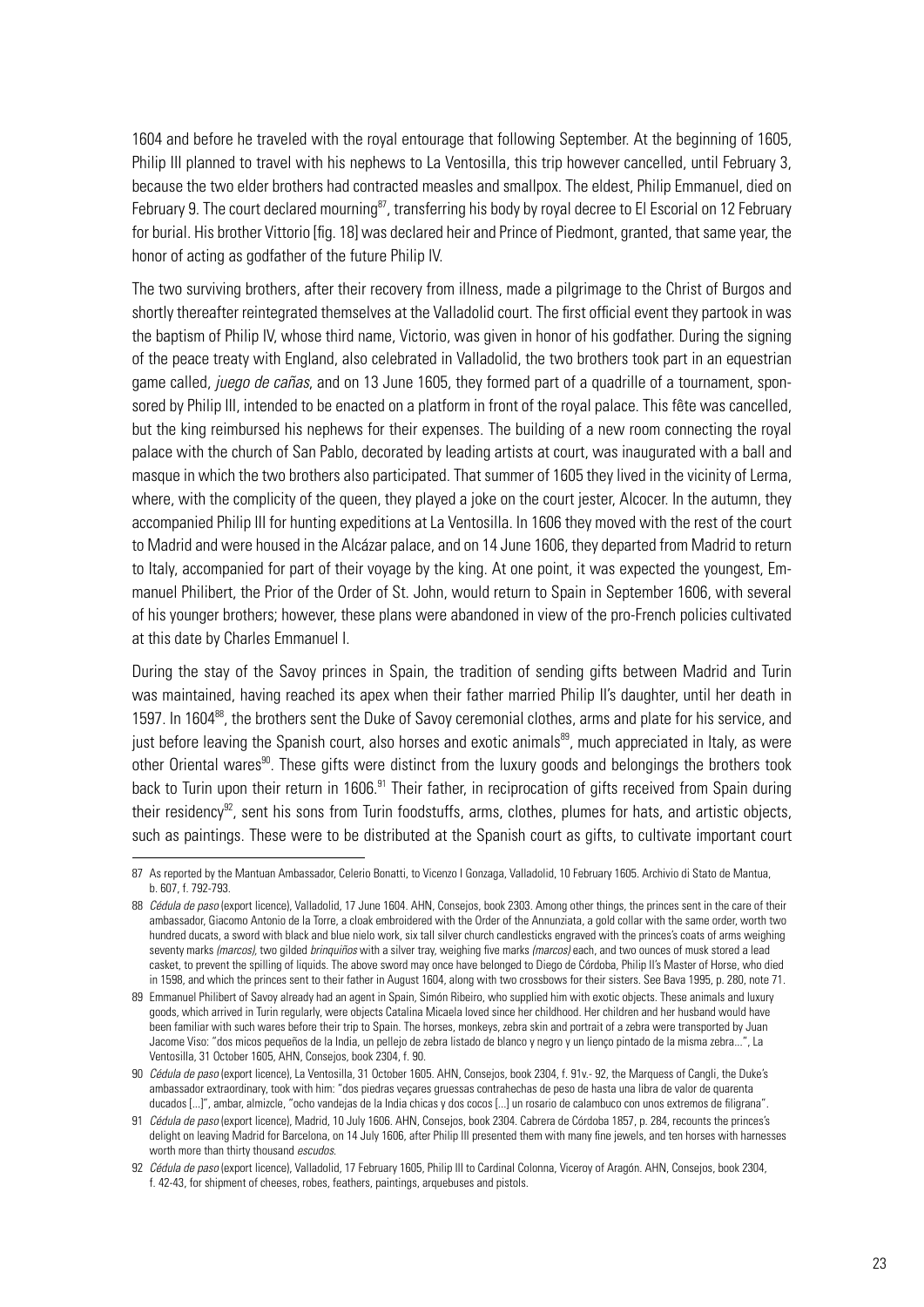connections and to ensure his sons maintained a lifestyle in keeping with their rank. In exchange, the Savoy princes, accustomed to Spanish luxury goods, periodically began to send horses to Italy<sup>93</sup>.

The impression left by the Savoy princes at the Spanish court was quite favorable, and Emmanuel Philibert decided to return years later, in 1610 $^{94}$ , when several artists of the royal family were patronized by him $^{95}$ .Between 1613 and 1614, he was joined in Spain by his brother Vittorio Amedeo, who upon his return to Italy in 1614, took with him possessions and equipment worthy of his rank as the king's nephew<sup>96</sup>.

<sup>93</sup> *Cédula de paso* (export licence), Madrid, 8 October 1608. AHN, Consejos, book 2305, f. 25-26. aside from animals, silk and cloth saddle straps were also included.

<sup>94</sup> *Cédula de paso* (export licence) for the arrival of the prince, Madrid, 5 October 1610. AHN, Consejos, book 2403, f. 19-20v. Passport for his servants returning to Savoy, Madrid, 9 June 1611, book 2402, f. 277. A similar document dated 2 April 1611, book 2403, f. 158v-160, specifies he sent his brother six black slaves. On f. 182-183v, Madrid, 8 June 1611, the prince sent his brothers and sisters five Spanish horses. He was splendidly lodged at the Casa del Tesoro. See Barbeito 1992, p. 71, note 205; Cabrera de Córdoba 1857, p. 420. In the latter, particulars about the second sojourn of the Savoy princes at the Spanish court can be gleaned.

<sup>95</sup> Martín González 1958, p. 140. Philip IV inherited paintings of him by Bassano (Madrid 2001, p. 26). He was portrayed by Van Dyck in 1624, when serving as Viceroy of Sicily (Dulwich Gallery, London). The armor is still extant in the Real Armería in Madrid.

<sup>96</sup> AGS, Dirección General del Tesoro, inv. no. 24, legajo 1345, 7. On his departure, the king presented him with several jewels (Cabrera de Córdoba 1857, p. 546).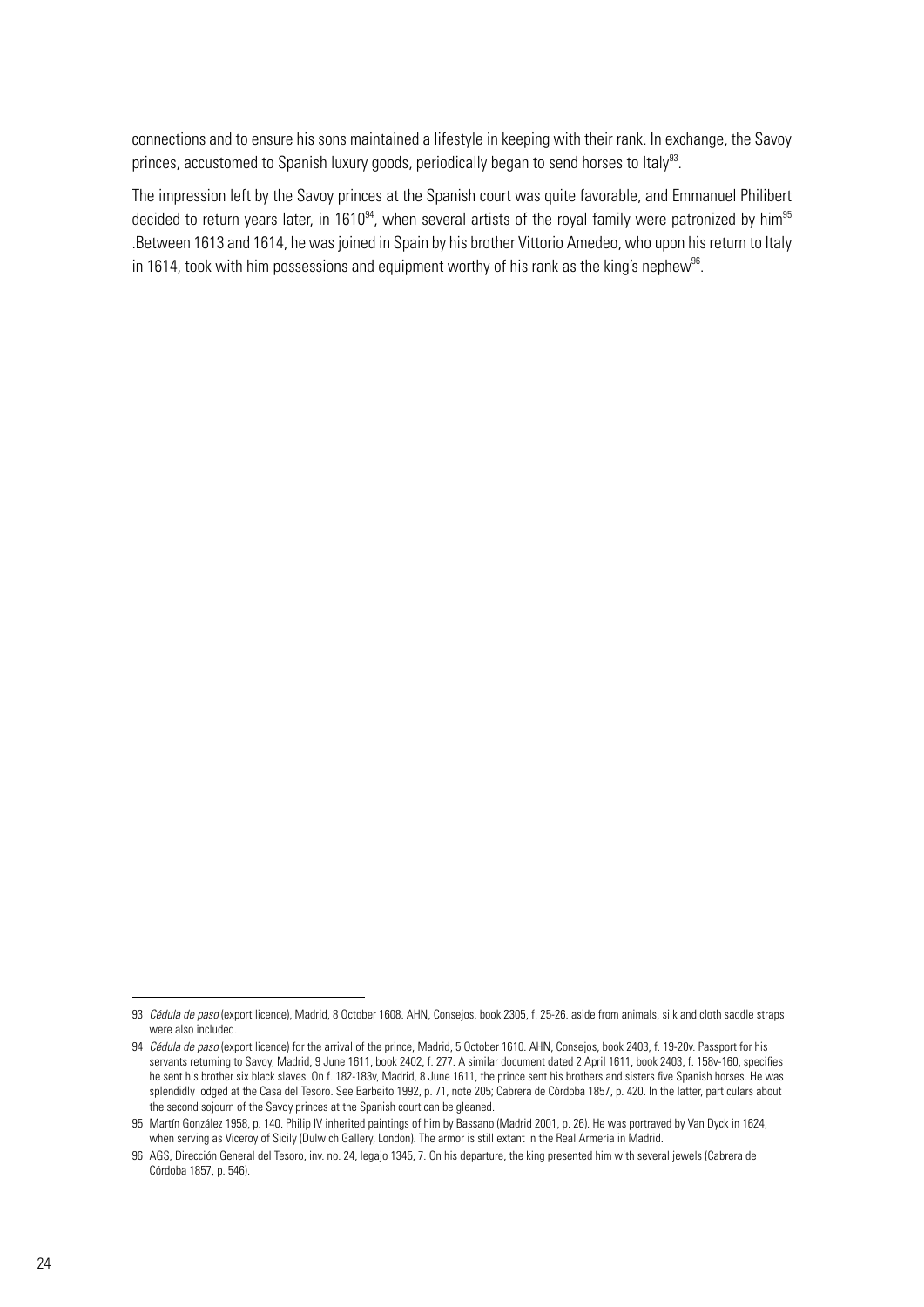# BIBLIOGRAPHY

# Angulo/Pérez Sánchez 1969

Diego Angulo Iñiguez ; Alfonso E. Pérez Sánchez. *Historia de la pintura española : escuela madrileña del primer tercio del siglo XVII*. Madrid : Instituto Diego Velázquez, 1969.

# Barbeito 1992

José Manuel Barbeito. *El Alcázar de Madrid*. Madrid : Servicio de Publicaciones del COAM, 1992.

# Baudi di Vesme 1963-1982

Alessandro Baudi di Vesme. *Schede Vesme : l'arte in Piemonte dal XVI al XVIII secolo*. Torino : Società piemontese di archeologia e belle arti, 1963-1982.

# Bava 1995

Anna Maria Bava. "Le collezione di oggeti preziosi", Giovanni Romano (ed.). *Le collezioni di Carlo Emanuele I di Savoia.* Torino : Fondazione CRT, Cassa di risparmio di Torino : Banca CRT, Cassa di risparmio di Torino, 1995, pp. 265-288.

# Bava 1998

—. "Arti figurative e collezionismo alle corti di Emanuele Filiberto e di Carlo Emanuele I", Giuseppe Ricuperati (a cura di). *Storia di Torino. 3 : dalla dominazione francese alla ricomposizione dello Stato (1536-1630)*. Torino : Giulio Einaudi editore, 1998, pp. 312-339.

# Bava 2005

—. "Carlo Emanuel di Savoia. Caterina Micaela di Savoia", *"Il nostro pittore fiamengo" : Giovanni Caracca alla Corte dei Savoia (1568-1607).* [Exhib. Cat., Turin, Galleria Sabauda]. Paola Astrua ; Anna Maria Bava ; Carla Enrica Spantigati (a cura di). Torino, Italy : Umberto Allemandi & C., 2005, pp. 98-101.

# Bilbao Fine Arts Museum... 2006

*Bilbao Fine Arts Museum : guide.* Bilbao : Bilboko Arte Eder Museoa = Museo de Bellas Artes de Bilbao, 2006.

# Bouza 1998

Fernando Bouza (ed.). *Cartas de Felipe II a sus hijas*. Tres Cantos (Madrid) : Akal, 1998.

# Budapest 1996

*Spanyol mestermuvek a Bilbaói Szépmuvészeti Múzeumból*. [Exhib. Cat., Budapest, Szépmuveszeti Múzeum]. Bilbao : Banco Bilbao Vizcaya ; Museo de Bellas Artes de Bilbao, 1996.

# Burke/Cherry 1997

Marcus B. Burke ; Peter Cherry. *Collections of paintings in Madrid, 1601-1755*. Los Angeles : Provenance Index of the Getty Information Institute, 1997.

# Cabrera de Córdoba 1857

Luis Cabrera de Córdoba. *Relaciones de las cosas sucedidas en la Córte de España, desde 1599 hasta 1614*. [S.l.] : [s.n.], 1857 (Madrid : Imprenta de J. Martín Alegría).

# Cáceres 2000

*El linaje del Emperador.* [Exhib. Cat., Cáceres, Iglesia de la Preciosa Sangre, Centro de Exposiciones San Jorge]. Madrid : Sociedad Estatal para la Conmemoración de los Centenarios de Felipe II y Carlos V, 2000.

# Calzona 2005

Luzia Calzona. "Filippo Emanuele di Savoia", Paola Astrua ; Anna Maria Bava ; Carla Enrica Spantigati (a cura di). *"Il nostro pittore fiamengo" : Giovanni Caracca alla Corte dei Savoia (1568-1607)*. [Exhib. Cat., Turin, Galleria Sabauda]. Torino, Italy : Umberto Allemandi & C., 2005.

# Catalogue des tableaux anciens... 1913

*Catalogue des tableaux anciens des écoles anglaises, flamande, française, hollandaise, italienne des XV, XVI, XVII, XVIII, et XIX siécles : pastels et miniatures composant la collection de Eugène Fischhof*. [Vente, 14 juin 1913]. Paris : Galerie Georges Petit, 1913.

# Checa 1994

Fernando Checa. "Arquitectura y decoración en el Alcázar de Felipe II", *El Real Alcázar de Madrid : dos siglos de arquitectura y coleccionismo en la corte de los reyes de España*. [Exhib. Cat., Madrid, Palacio Real, Museo Nacional del Prado, Real Academia de Bellas Artes de San Fernando, Calcografía Nacional y Fundación Carlos de Amberes]. Madrid : Comunidad de Madrid : Nerea, 1994, pp. 142-149.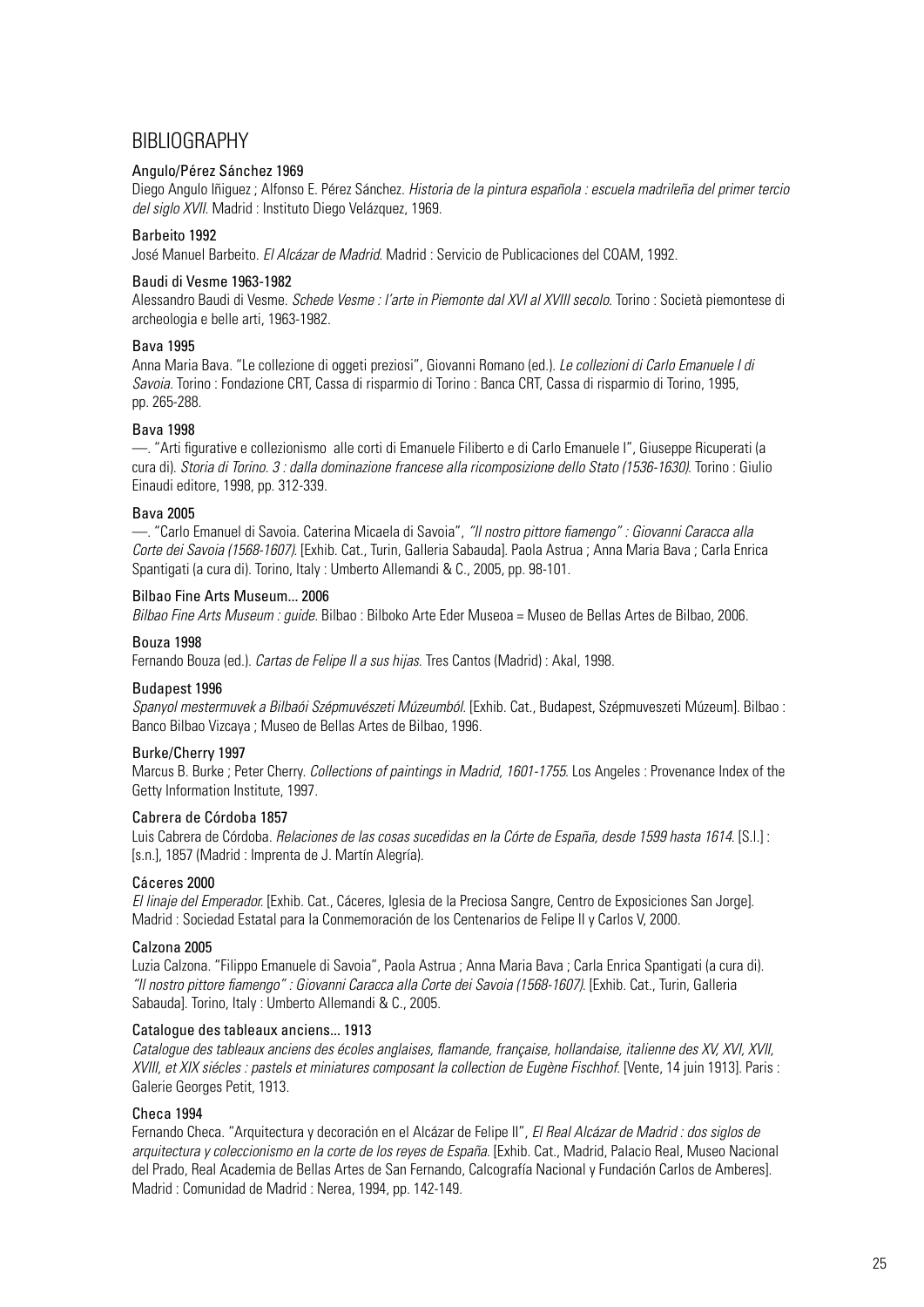# Fernández Bayton 1981

Gloria Fernández Bayton (ed.). *Inventarios reales II : testamentaria del rey Carlos II, 1701-1703*. Madrid : Museo del Prado : Patronato Nacional de Museos, 1981.

#### Fernández-Miranda 1988

Fernando Fernández-Miranda y Lozana (transcrip.). *Inventarios Reales : Carlos III 1789-1790*, vol. I. Madrid : Patrimonio Nacional, 1988.

# García Mercadal 1999-

García Mercadal (ed.). *Viajes de extranjeros por España y Portugal desde los tiempos más remotos hasta comienzos del siglo XX*. Valladolid : Junta de Castilla y León, Consejería de Educación y Cultura, 1999-.

#### Genoa 2003

*Bilbao a Genova : la cultura cambia le città*. [Exhib. Cat., Genoa, Palazzo Ducale]. Milano : Skira, 2003.

#### Geneva 2003

*Parures triomphales : le maniérisme dans l'art de l'armure italienne*. [Exhib. Cat., Geneva, Musée Rath]. José A. Godoy ; Silvio Leydi (eds.). Milan : 5 continents ; Genève : Musées d'art et d'histoire, Ville de Genève, Département des affaires culturelles, 2003.

#### Jordan 1994

Annemarie Jordan Gschwend. *Retrato de corte em Portugal : o legado de António Moro : 1552-1572)*. Lisboa : Quetzal, 1994.

#### Jordan 1998

—. "The Image of the King : Court Portraits in the Collection of Philip II", *Philippus II Rex*. Barcelona : Lunwerg, 1998, pp. 53-68.

#### Jordan 1999

—. "Alonso Sánchez Coello y Juan de Austria : un retrato de corte redescubierto", *Archivo español de arte*, t. 72, no. 286, 1999, pp. 186-191.

#### Jordan 2006

—. "Antonio Moro, Anton van Dashorst Mor", *Enciclopedia del Museo del Prado*, vol. V. Madrid : Fundación Amigos del Museo del Prado, 2006, pp. 1589-1592.

# Kusche 1964

María Kusche Zettelmeyer. *Juan Pantoja de la Cruz*. Madrid : Castalia, 1964.

#### Kusche 1991a

—. "La antigua galería de retratos del Pardo : su reconstrucción arquitectónica y el orden de colocación de los cuadros", *Archivo Español de Arte*, no. 253, 1991, pp. 1-28.

#### Kusche 1991b

—. "La antigua galería de retratos de El Pardo : su reconstrucción pictórica, *Archivo Español de Arte*, no. 255, 1991, pp. 262-292.

# Kusche 1995

—. "Retrato de Felipe Manuel, heredero de Saboya", *Tres siglos de pintura*. [Exhib. Cat.]. Madrid : Caylus Anticuario, 1995, pp. 70-73.

#### Kusche 1996

—. "La juventud de Juan Pantoja de la Cruz y sus primeros retratos : retratos y miniaturas desconocidas de su madurez", *Archivo español de arte*, t. 69, no. 274, 1996, pp. 137-156.

#### Kusche 1999

—. "La nueva galería del Pardo : J. Pantoja de la Cruz, B. González y F. López", *Archivo español de arte*, t. 72, no. 286, 1999, pp. 119-132.

#### Kusche 2003

—. *Retratos y retratadores : Alonso Sánchez Coello y su competidores Sofonisba Anguissola, Jorge de la Rúa y Rolán Moys*. Madrid : Fundación de Apoyo a la Historia del Arte Hispánico, 2003.

#### Kusche 2007

—. *Juan Pantoja de la Cruz y sus seguidores B. González, R. de Villandrando y A. López Polanco*. Madrid : Omega Capital : Fundación Arte Hispánico, 2007.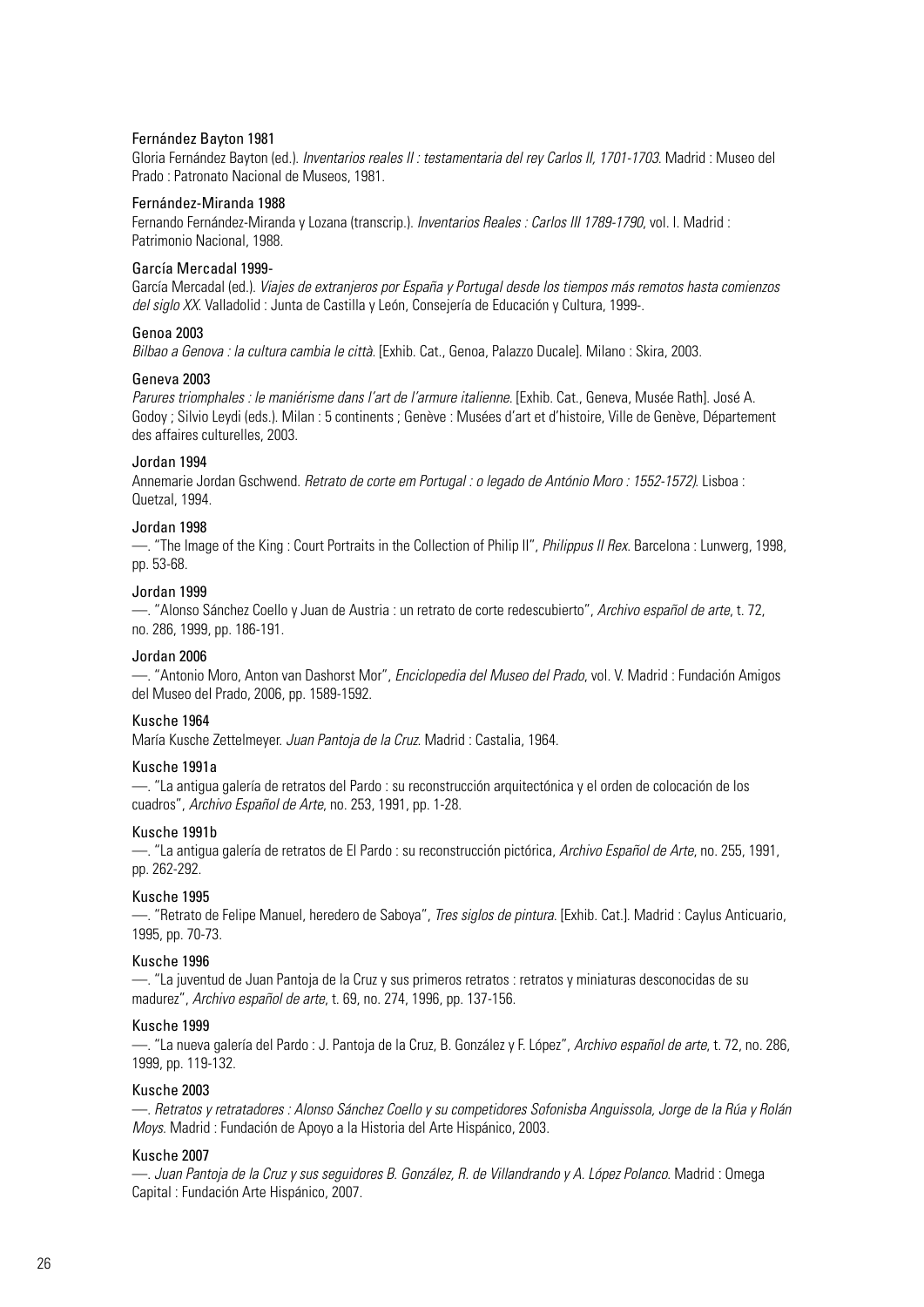# Lapuerta 2000

Magdalena de Lapuerta Montoya. "La Galería de los Retratos de Felipe III en la Casa Real de El Pardo", *Reales Sitios : Revista del Patrimonio Nacional*, no. 143, 2000, pp. 28-39.

# Lapuerta 2002

—. *Los pintores de la Corte de Felipe III : la Casa Real de El Pardo*. Madrid : Consejería de las Artes : Fundación Caja Madrid, 2002.

# Lisbon 1995

*A pintura manierista em Portugal : arte no tempo de Camões*. [Exhib. Cat.]. Lisbon : Comissão Nacional para as Comemorações dos Descobrimentos Portugueses ; Centro Cultural de Belém, 1995.

# Madrid 1998

*Felipe II : un monarca y su época : un príncipe del Renacimiento*. [Exhib. Cat., Madrid, Museo del Prado]. Madrid : Sociedad Estatal para la Conmemoración de los Centenarios de Felipe II y Carlos V, 1998.

# Madrid 1999

*El arte en la Corte de los Archiduques Alberto de Austria e Isabel Clara Eugenia (1598-1633) : un reino imaginado*. [Exhib. Cat., Madrid, Salas de Exposiciones Temporales del Palacio Real]. Madrid : Sociedad Estatal para la Conmemoración de los Centenarios de Felipe II y Carlos V, 1999.

# Madrid 2001

*Los Bassano en la España del Siglo de Oro*. [Exhib. Cat.]. Miguel Falomir Faus (ed.). Madrid : Museo Nacional del Prado, 2001.

# Madrid 2005

*El mundo que vivió Cervantes*. [Exhib. Cat., Madrid, Centro Cultural de la Villa]. Madrid : Sociedad Estatal de Conmemoraciones Culturales, 2005.

# Mansau 1998

Andrée Mansau. "L'éducation à la cour d'Espagne des trois enfants ainés de Charles-Emmanuel I", *Mémoires de l'Academie de Savoie*, no. 7, t. XI, 1998, pp. 175-190.

# Mansau 2005a

—. "Emmanuel-Philibert de Savoie, prince d'Oneglia, 1588-1624 : voyages en Espagne et navigations en Méditerranée", *Echanges et voyages en Savoie : actes du XLe congrès des sociétés savantes de Savoie*, *Saint-Jeande-Maurienne, 11 et 12 septembre 2004*. Saint-Jean-de-Maurienne : Société savoisienne d'histoire et d'archéologie, 2005, pp. 445-452 (Travaux de la SHAM, t. 38/39).

# Mansau 2005b

—. "Emmanuel Philibert de Savoie (1588-1624) et ses frères Victor-Amédée Ier de Savoie (1587- 1637) et Thomas : quelques épisodes espagnols de leurs vies", *Mémoires de l'Academie de Savoie*, no. 8, t. VI, 2005, pp. 181-190.

# Martín González 1958

J. J. Martín González. "Arte y artistas del siglo XVII en la corte", *Archivo Español de Arte*, no. 122, 1958, pp. 125-142.

# Martínez Leiva/Rodríguez Rebollo 2007

Gloria Martínez Leiva ; Ángel Rodríguez Rebollo (eds.). *Qvadros [sic] y otras cosas que tienen [sic] su magestad Felipe IV en este Alcázar de Madrid: año de 1636.* Madrid : Fundación Universitaria Española, Seminario de Arte e Iconografía "Marqués de Lozoya", 2007.

# Mayer-Löwenschwerdt 1927

Erwin Mayer-Löwenschwerdt. *Der Aufenthalt der Erzherzoge Rudolf und Ernst in Spanien 1564-1571*. Wien : Hölder-Pichler-Tempsky, 1927 (Akademie der Wissenschaften in Wien. Philosophisch-historischeKlasse. Sitzungsberichte; 206 Bd., 5 Abh.).

# Mulcahy 2006

Rosemarie Mulcahy. "Sánchez Coello, Alonso", *Enciclopedia del Museo del Prado*, vol. VI. Madrid : Fundación Amigos del Museo del Prado, 2006, pp. 1974-1976.

# Museo de Bellas Artes de Bilbao... 1999

*Museo de Bellas Artes de Bilbao : maestros antiguos y modernos*. Bilbao : Fundación Bilbao Bizkaia Kutxa = Bilbao Bizkaia Kutxa Fundazioa, 1999.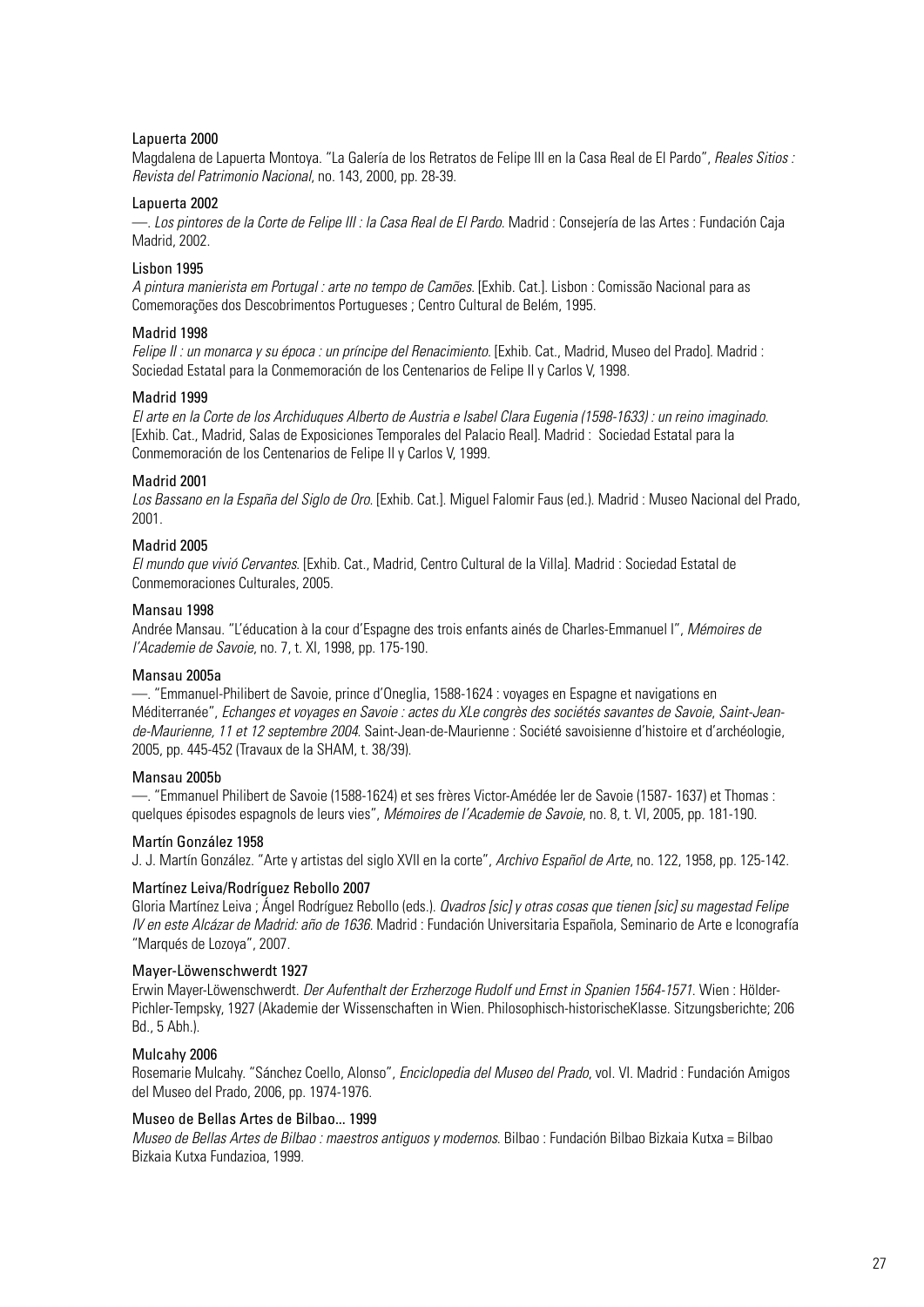# Naples 2006

*Tiziano e il ritratto di corte : da Raffaello ai Carraci.* [Exhib. Cat., Naples, Museo di Capodimonte]. Napoli : Electa Napoli, 2006.

# Pérez de Tudela (in press)\_a

Almudena Pérez de Tudela. "Alejandro Farnesio y su relación con la corte española : creación de una imagen y presentes diplomáticos", *Alessandro Farnese e le Fiandra = Alexander Farnese and the Low Countries*. Actas del Congreso Internacional, Académie royale des Sciences, des Lettres et des Beaux-Arts de Belgique, Bruselas, 20-22 de octubre de 2005 (en prensa).

#### Pérez de Tudela (in press)\_b

—. "La educación artística y la imagen del príncipe Felipe (III)", J. Martínez Millán y M. A. Visceglia (dirs.). *La corte de Felipe III y el gobierno de la monarquía católica (1598-1621)*, Actas del Congreso Internacional, Universidad Autónoma de Madrid, Ministerio de Educación y Ciencia, Fundación Mapfre Tavera. Miraflores de la Sierra, 26-28 de mayo de 2005 (en prensa)

#### Pérez de Tudela 2001

—. "Sobre pintura y pintores en El Escorial en el siglo XVI", *El Monasterio del Escorial y la pintura : actas del Simposium, 1/5-IX-2001*. Madrid : [Real Centro Universitario Escorial-María Cristina,](http://dialnet.unirioja.es/servlet/editor?codigo=3206) 2001, pp. 467-490.

#### Pérez de Tudela 2010

—. "La decoración pictórica del Alcázar de Madrid durante el reinado de Felipe II", Krista De Jonge ; Bernardo José García García ; Alicia Esteban Estríngana (eds.). *El legado de Borgoña : fiesta y ceremonia cortesana en la Europa de los Austrias (1454-1648)*. Madrid : Fundación Carlos de Amberes : Marcial Pons, 2010, pp. 109-141 (8th International History Seminar, held at the Charles of Antwerp Foundation in Madrid, 28 November-1 December 2007).

#### Pinturas de cuatro siglos 1997

*Pinturas de cuatro siglos.* Madrid : Caylus, 1997.

#### Río Barredo 2006

María José del Río Barredo. "El viaje de los príncipes de Saboya a la corte de Felipe III (1603-1606)", Paola Bianchi ; Luisa Clotilde Gentile (a cura di). *L'affermarsi della corte sabauda : dinastie, poteri, élites in Piemonte e Savoia fra tardo medioevo e prima età moderna*. Torino : Silvio, 2006, pp. 407-434.

#### Sánchez Cantón 1947

Francisco Javier Sánchez Cantón. "Sobre la vida y las obras de Juan Pantoja de la Cruz", *Archivo Español de Arte*, no. 20, 1947, pp. 95-120.

# Sánchez Cantón 1959

— (ed*.*). *Inventarios reales : bienes muebles que pertenecieron a Felipe II*. Madrid : [s.n.], 1959.

# Schroth 1999

Sarah Schroth. *The private picture collection of the Duke of Lerma*. [PhD thesis, New York University]. University Microfilms International, 1999.

#### Schroth 2000

—. "Re-Presenting Philip III and his Favorite : Changes in Court Portraiture 1598-1621", *Boletín del Museo del Prado*, XVIII, no. 36, 2000, pp. 39-50.

#### Schroth 2004

—. "Veneration and Beauty : messages in the image of the King in the sixteenth and seventeenth centuries", Chiyo Ishikawa (ed.). *Spain in the age of exploration, 1492-1819*. [Exhib. Cat., Seattle, Seattle Art Museum ; West Palm Beach (Florida), Norton Museum of Art]. Seattle : Seattle Art Museum ; Nebraska : University of Nebraska Press, 2004, pp. 103-135.

#### Serrera 1990

Juan Miguel Serrera. "La mecánica del retrato de Corte", *Alonso Sánchez Coello y el retrato en la corte de Felipe II*. [Exhib. Cat., Madrid, Museo del Prado]. Madrid : Museo del Prado, 1990, pp. 37-63.

#### Sluiter 2005

G. Sluiter. "Carlo Emanuel di Savoia. Caterina Micaela di Savoia", *"Il nostro pittore fiamengo" : Giovanni Caracca alla Corte dei Savoia (1568-1607)*. [Exhib. Cat., Turin, Galleria Sabauda]. Paola Astrua ; Anna Maria Bava ; Carla Enrica Spantigati (a cura di). Torino, Italy : Umberto Allemandi & C., 2005, pp. 102-105.